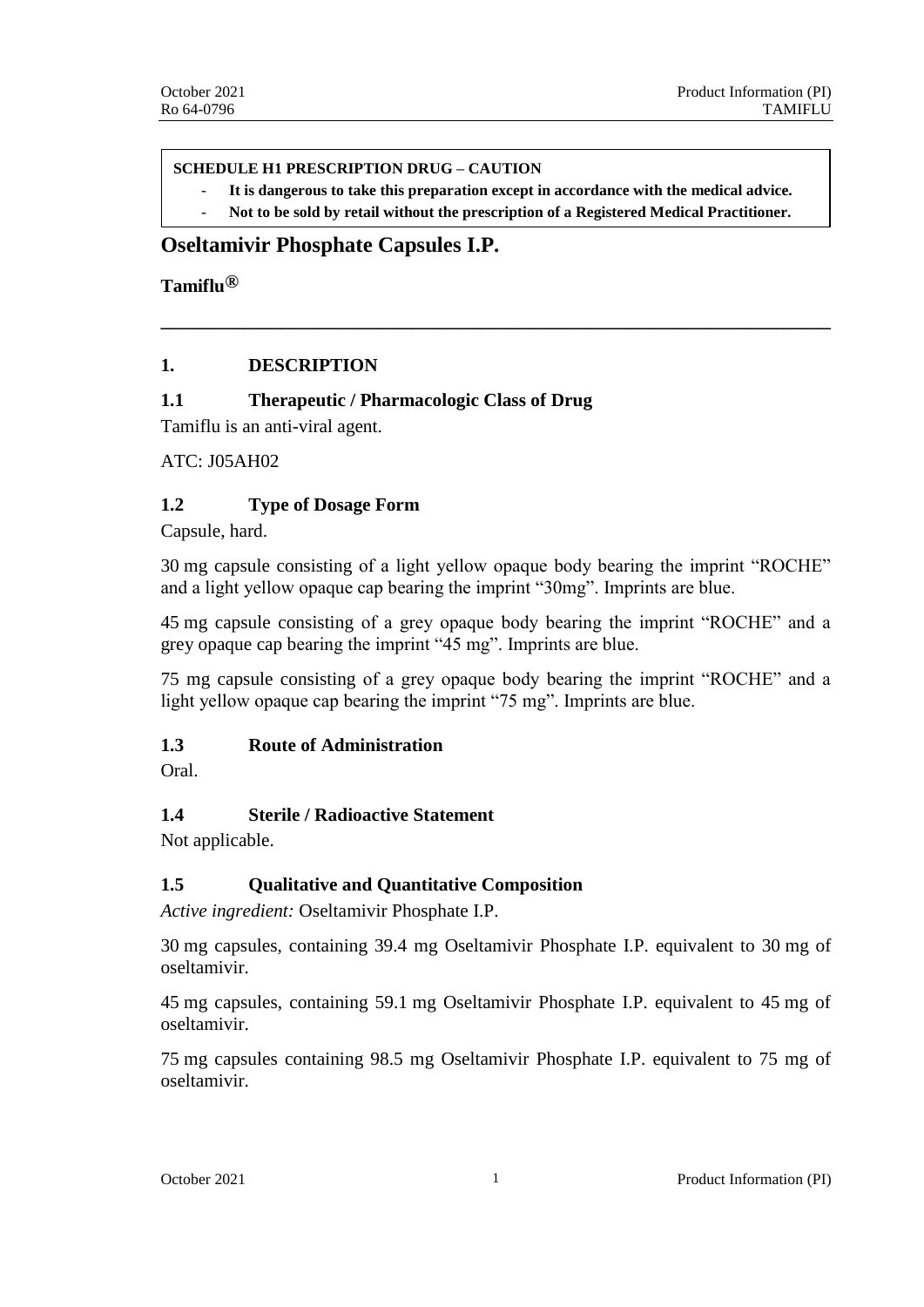## **List of excipients**

Excipients:

Capsule content: Pregeletinized Starch, Talc, Povidone K30, Croscarmellose sodium, Sodium stearyl fumarate, Ethanol anhydrous and purified water.

Capsule shell:

Cap: Titanium dioxide, Iron oxide yellow, Iron Oxide red, Gelatin and Printing ink Body: Titanium dioxide, Iron oxide black, Gelatin and Printing ink

# **2. CLINICAL PARTICULARS**

# **2.1 Therapeutic Indication(s)**

Tamiflu is indicated for the treatment of influenza in adults and children above 1 year of age (see sections 2.2.1 *Special Dosage Instruction*, see sections 2.4 Warnings and Precautions and 3.3 Preclinical Safety).

Tamiflu is indicated in the treatment of children 6 to 12 months of age during a pandemic influenza outbreak.

Tamiflu is indicated for the prophylaxis of influenza in adults and children  $\geq 1$  year of age.

## **2.2 Dosage and Administration**

Tamiflu may be taken with or without food (see section 3.2 *Pharmacokinetic Properties*). However, Tamiflu taken with food may enhance tolerability in some patients.

# **Standard dosage**

# *Treatment of influenza*

Treatment should begin within the first or second day of onset of symptoms of influenza.

### *Adults and adolescents*

The recommended oral dose of Tamiflu capsules in adults and adolescents  $\geq$ 13 years is 75 mg twice daily, for 5 days. Adults and adolescents  $\geq$  13 years of age that are unable to swallow capsules may receive a dose of 75mg Tamiflu suspension b.i.d. for 5 days.

### *Children*

Children weighing > 40 kg who are able to swallow capsules, may also receive treatment with a 75 mg capsule twice daily or one 30 mg capsule plus one 45 mg capsule twice a day as an alternative to the recommended dose of Tamiflu suspension.

### *The recommended oral dose of Tamiflu for children 1 year of age is:*

| Body weight | Recommended dose for 5 days | Amount of Oral Suspension (6mg/mL) |  |
|-------------|-----------------------------|------------------------------------|--|
|             | 30 mg twice daily           | 5.0 mL twice daily                 |  |

October 2021 2 Product Information (PI)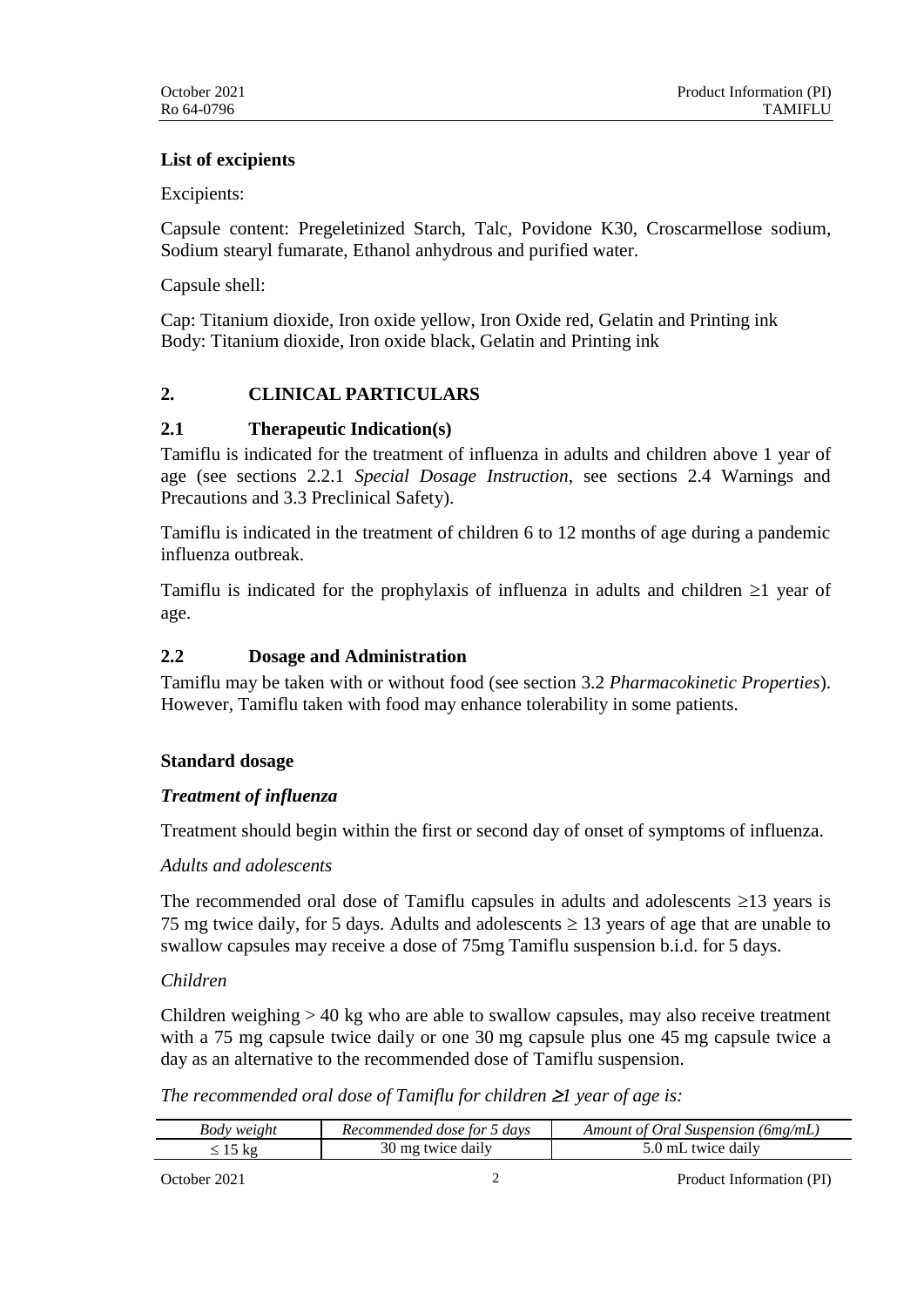| $>$ 15 to 23 kg    | 45 mg twice daily | 7.5 mL twice daily  |
|--------------------|-------------------|---------------------|
| $>$ 23 kg to 40 kg | 60 mg twice daily | 10.0 mL twice daily |
| > 40 kg            | 75 mg twice daily | 12.5 mL twice daily |

*Children 6-12 months of age\*:*

The recommended oral dose of Tamiflu is 3 mg/kg twice daily, for 5 days. These dosing recommendations are not intended for infants who have a post-conceptual age of less than 36 weeks.

| Body weight    | Recommended dose for 5 days | Amount of Oral Suspension (6mg/mL) |  |
|----------------|-----------------------------|------------------------------------|--|
| $3 \text{ kg}$ | 9 mg twice daily            | 1.5 mL twice daily                 |  |
| $4 \text{ kg}$ | 12 mg twice daily           | 2.0 mL twice daily                 |  |
| $5$ kg         | 15 mg twice daily           | 2.5 mL twice daily                 |  |
| $6 \text{ kg}$ | 18 mg twice daily           | 3.0 mL twice daily                 |  |
| $7 \text{ kg}$ | 21 mg twice daily           | 3.5 mL twice daily                 |  |
| $8 \text{ kg}$ | 24 mg twice daily           | 4.0 mL twice daily                 |  |
| 9kg            | 27 mg twice daily           | 4.5 mL twice daily                 |  |
| $10\text{kg}$  | 30 mg twice daily           | 5.0 mL twice daily                 |  |

The recommended oral dose of Tamiflu for children is\*\*:

\*Applicable in case of pandemic influenza outbreak

\*\* This table is not intended to contain all possible weights for this population. For all patients from 6 months to the age of 1 year, 3mg/kg should be used to determine dose regardless of the weight of the patient.

It is recommended that Tamiflu powder for oral suspension be constituted by a pharmacist prior to dispensing to the patient (see section 4.2 Special Instructions for Use).

### *Prophylaxis of influenza*

### *Adults and adolescents*

The recommended oral dose of Tamiflu for prophylaxis of influenza following close contact with an infected individual is 75 mg once daily for 10 days. Therapy should begin within two days of exposure. The recommended dose for prophylaxis during a community outbreak of influenza is 75 mg once daily. Safety and efficacy have been demonstrated for up to six weeks. The duration of protection lasts for as long as dosing is continued.

### *Children* ≥*1 Year of Age.*

Children weighing  $> 40$  kg, who are able to swallow capsules, may also receive prophylaxis with a 75 mg capsule once daily or one 30 mg capsule plus one 45 mg capsule once a day, for 10 days.

The recommended prophylactic oral dose of Tamiflu for children  $\geq 1$  year of age is:

| Body weight        | Recommended dose for 10 days | Amount of Oral Suspension (6 mg/mL) |  |
|--------------------|------------------------------|-------------------------------------|--|
| $\leq 15$ kg       | 30 mg once daily             | 5.0 mL once daily                   |  |
| $>$ 15 to 23 kg    | 45 mg once daily             | 7.5 mL once daily                   |  |
| $>$ 23 kg to 40 kg | 60 mg once daily             | 10.0 mL once daily                  |  |

October 2021 3 Product Information (PI)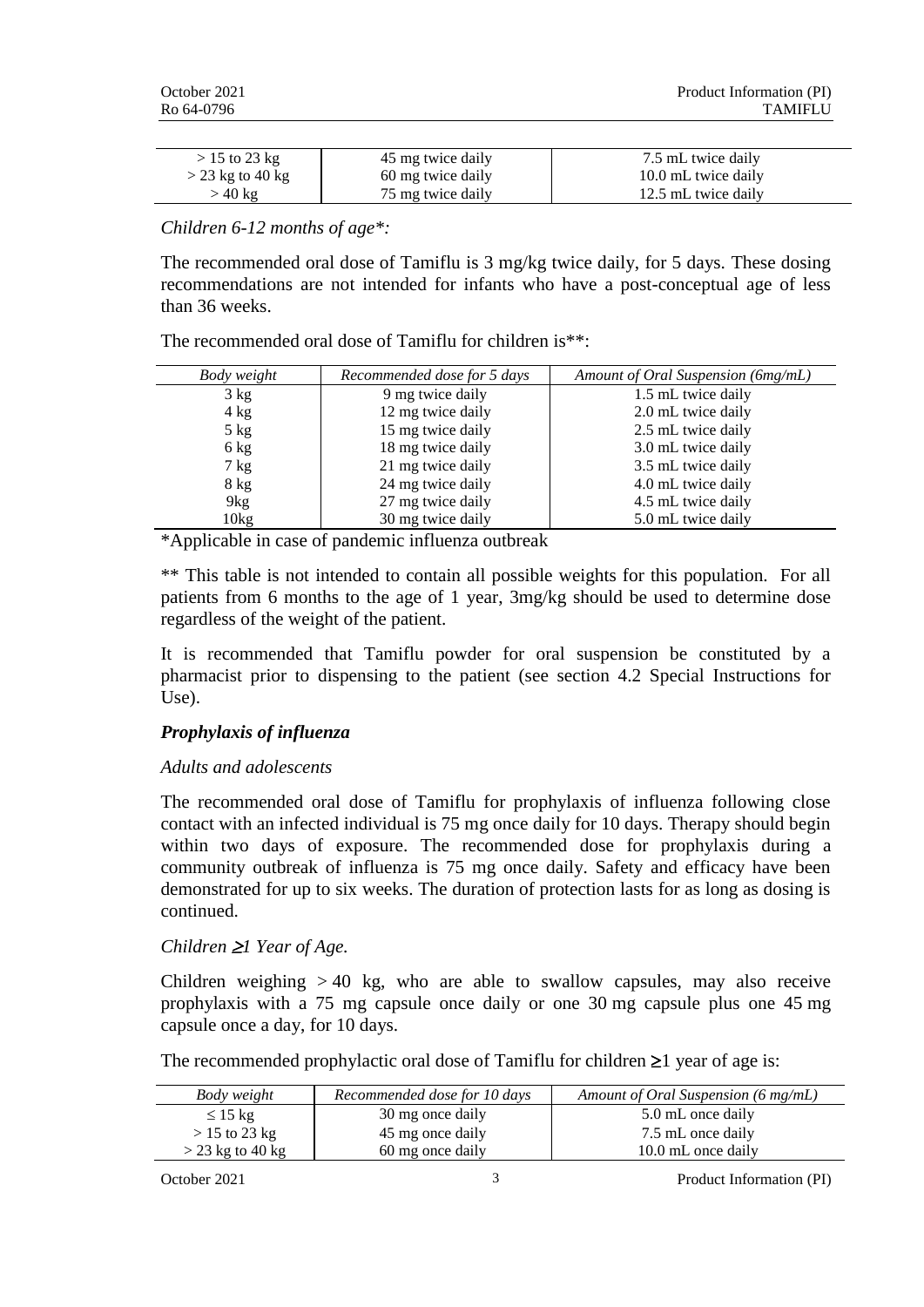| October 2021 | Product Information (PI) |
|--------------|--------------------------|
| Ro 64-0796   | <b>TAMIFLU</b>           |

| $\overline{r}$<br>A | daily<br>onc<br>↷<br>- my | . daily<br>once<br>.<br>. |
|---------------------|---------------------------|---------------------------|

It is recommended that Tamiflu powder for oral suspension be constituted by a pharmacist prior to dispensing to the patient (see section 4.2 Special Instructions for Use, Handling and Disposal).

## **2.2.1 Special Dosage Instructions**

## *Pediatric Use*

The efficacy of Tamiflu in children less than one year of age has not been established (see section 3.2.5 *Pharmacokinetics in Special Populations*). Pharmacokinetic data indicates that a dosage of 3 mg/kg twice daily in children 6–12 months of age provides plasma concentrations of the pro-drug and active metabolite that are anticipated to be clinically efficacious with a safety profile comparable to that seen in older children and adults (See section 2.1 *Therapeutic Indications*).

## *Geriatric Use*

No dose adjustment is required for elderly patients in the treatment or prophylaxis of influenza (see section 3.2.5 *Pharmacokinetics in Special Populations*).

### *Patients with renal impairment*

### *Treatment of influenza*

No dose adjustment is necessary for patients with creatinine clearance above 60 mL/min. In patients with a creatinine clearance of  $> 30-60$  mL/min, it is recommended that the dose be reduced to 30 mg of Tamiflu twice daily for 5 days. In patients with a creatinine clearance of 10–30 mL/min, it is recommended that the dose be reduced to 30 mg of Tamiflu once daily for 5 days. In patients undergoing routine hemodialysis an initial dose of 30 mg of Tamiflu can be administered prior to the start of dialysis if influenza symptoms develop during the 48 hours between dialysis sessions. To maintain plasma concentrations at a therapeutic level, a dose of 30 mg should be administered after every hemodialysis session. For peritoneal dialysis a dose of 30 mg of Tamiflu administered prior to the start of dialysis followed by further 30 mg doses administered every 5 days is recommended for treatment (see sections 3.2.5 *Pharmacokinetics in Special Populations*  and 2.4 *Warnings and Precautions*). The pharmacokinetics of oseltamivir have not been studied in patients with "end-stage renal disease" (i.e., creatinine clearance of  $< 10$ ) mL/min) not undergoing dialysis. Hence, dosing recommendation cannot be provided for this group.

# *Prophylaxis of influenza*

No dose adjustment is necessary for patients with creatinine clearance above 60 mL/min. In patients with a creatinine clearance of  $> 30{\text -}60$  mL/min, it is recommended that the dose be reduced to 30 mg of Tamiflu once daily. In patients with creatinine clearance between 10 and 30 mL/min receiving Tamiflu it is recommended that the dose be reduced to 30 mg of Tamiflu every other day. In patients undergoing routine hemodialysis an initial dose of 30 mg of Tamiflu can be administered prior to the start of dialysis. To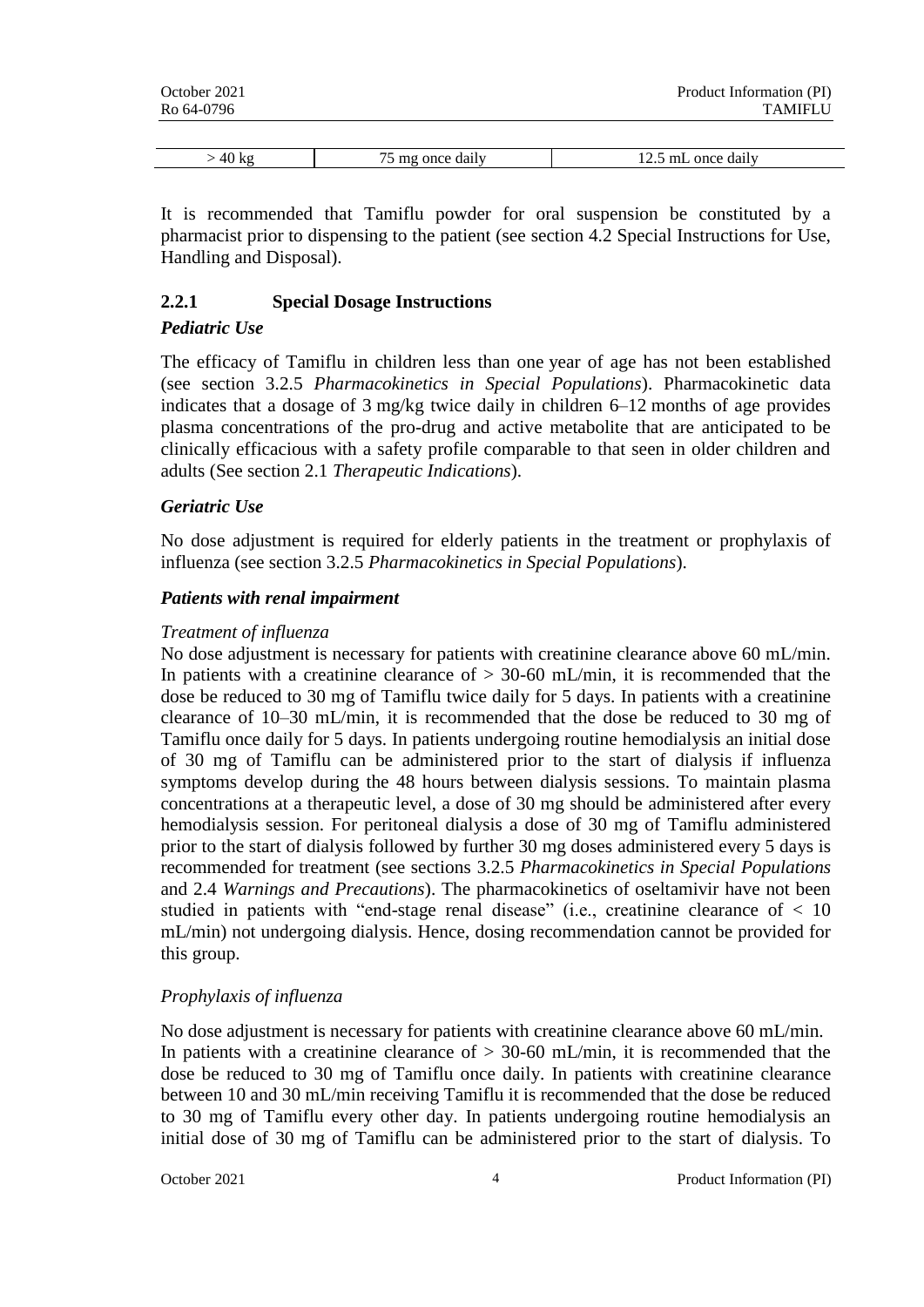maintain plasma concentrations at a therapeutic level, a dose of 30 mg should be administered after every alternate hemodialysis session. For peritoneal dialysis an initial dose of 30 mg of Tamiflu administered prior to the start of dialysis followed by further 30 mg doses administered every 7 days is recommended for prophylaxis (see sections 3.2.5 *Pharmacokinetics in Special Populations* and 2.4 *Warnings and Precautions*). The pharmacokinetics of oseltamivir have not been studied in patients with "end-stage renal disease" (i.e., creatinine clearance of  $\leq 10$  mL/min) not undergoing dialysis. Hence, dosing recommendation cannot be provided for this group.

# *Patients with Hepatic Impairment*

No dose adjustment is required for patients with mild or moderate hepatic dysfunction in the treatment or prophylaxis of influenza (see section 3.2.5 Pharmacokinetics in Special Populations). The safety and pharmacokinetics in patients with severe hepatic impairment have not been studied.

## *Immunocompromised Patients*

Seasonal prophylaxis in immunocompromised patients 1 year of age and older is recommended for 12 weeks. No dose adjustment is necessary (see section 2.2).

# **2.3 Contraindications**

Tamiflu is contraindicated in patients with known hypersensitivity to oseltamivir phosphate or to any component of the product.

# **2.4 Warnings and Precautions**

# **2.4.1 General**

Convulsion and delirium like neuropsychiatric events have been reported during Tamiflu administration in patients with influenza, predominately in children and adolescents. In rare cases, these events resulted in accidental injury. The contribution of Tamiflu to those events is unknown and these have also been reported in patients with influenza who were not taking Tamiflu. Three separate large epidemiological studies confirmed that influenza infected patients receiving Tamiflu are at no higher risk of developing neuropsychiatric events in comparison to influenza infected patients not receiving antivirals (see section 2.6.2 *Post Marketing*)

Patients, especially children and adolescents, should be closely monitored for signs of abnormal behaviour.

There is no evidence for efficacy of Tamiflu in any illness caused by agents other than influenza viruses types A and B.

For dose adjustments in patients with renal impairment see section 2.2.1 *Special Dosage Instructions* (see also 3.2.5 *Pharmacokinetics in Special Populations*).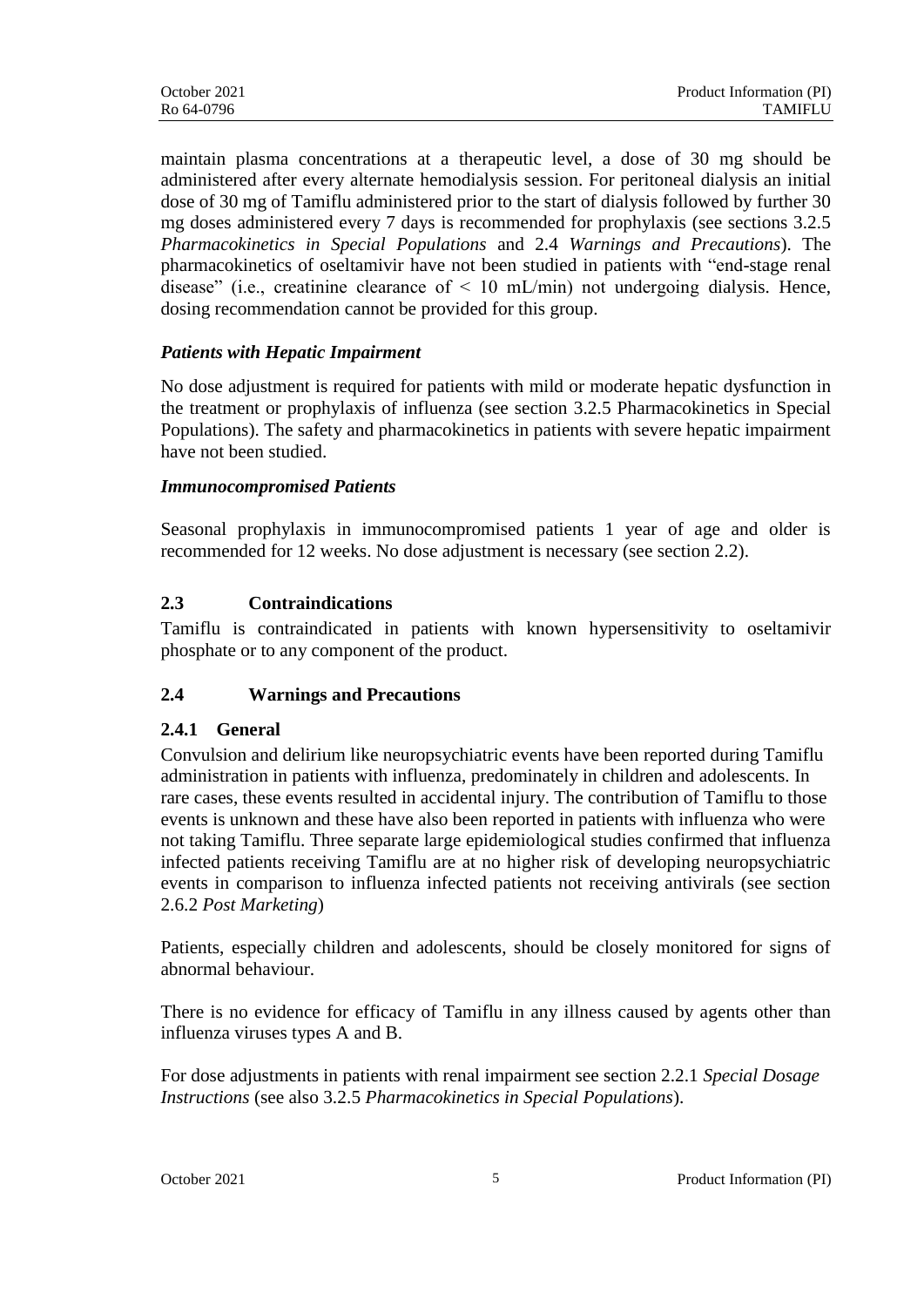One dose of 45mg oseltamivir administered twice daily delivers 2.6g of sorbitol. For subjects with hereditary fructose intolerance this is above the recommended daily maximum limit of sorbitol.

# **2.4.2 Drug Abuse and Dependence**

Not applicable.

# **2.4.3 Ability to Drive and Use Machines**

No or negligible influence on the ability to drive and use machines.

## **2.5 Use in Special Populations**

## **2.5.1 Females & Males of Reproductive Potential**

Fertility

Fertility studies have been conducted in rats. There was no evidence of an effect on male or female fertility at any dose of oseltamivir studied. See section 3.3.3 Impairment of Fertility.

## **2.5.2 Pregnancy**

## *Risks to the Developing Embryo/Fetus and to the Mother*

In animal reproductive studies in rats and rabbits, no teratogenic effect was observed. Fetal exposure in rats and rabbits was approximately 15-20% of that of the mother.

No controlled clinical trials have been conducted on the use of oseltamivir in pregnant women, however there is evidence from post-marketing and observational studies showing benefit of the current dosing regimen in this patient population. Results from pharmacokinetic analyses indicate a lower exposure to the active metabolite, however dose adjustments are not recommended for pregnant women in the treatment or prophylaxis of influenza (see section 3.2.5 *Pharmacokinetics in Special Population*). A large amount of data from pregnant women exposed to oseltamivir (more than 1000 exposed outcomes during the first trimester) from post-marketing reports and observational studies in conjunction with animal studies (see section 3.3 Nonclinical Safety) indicate no direct or indirect harmful effects with respect to pregnancy, embryonal/foetal or postnatal development. Pregnant women may receive Tamiflu, after considering the available safety and benefit information, the pathogenicity of the circulating influenza virus strain and the underlying condition of the pregnant woman.

# *Labor and Delivery*

The safe use of oseltamivir during labor and delivery has not been established.

# **2.5.3 Lactation**

In lactating rats, oseltamivir and the active metabolite are excreted in milk. Very limited information is available on children breast-fed by mothers taking oseltamivir and on excretion of oseltamivir in breast milk. Limited data demonstrated that oseltamivir and the active metabolite were detected in breast milk, however the levels were low, which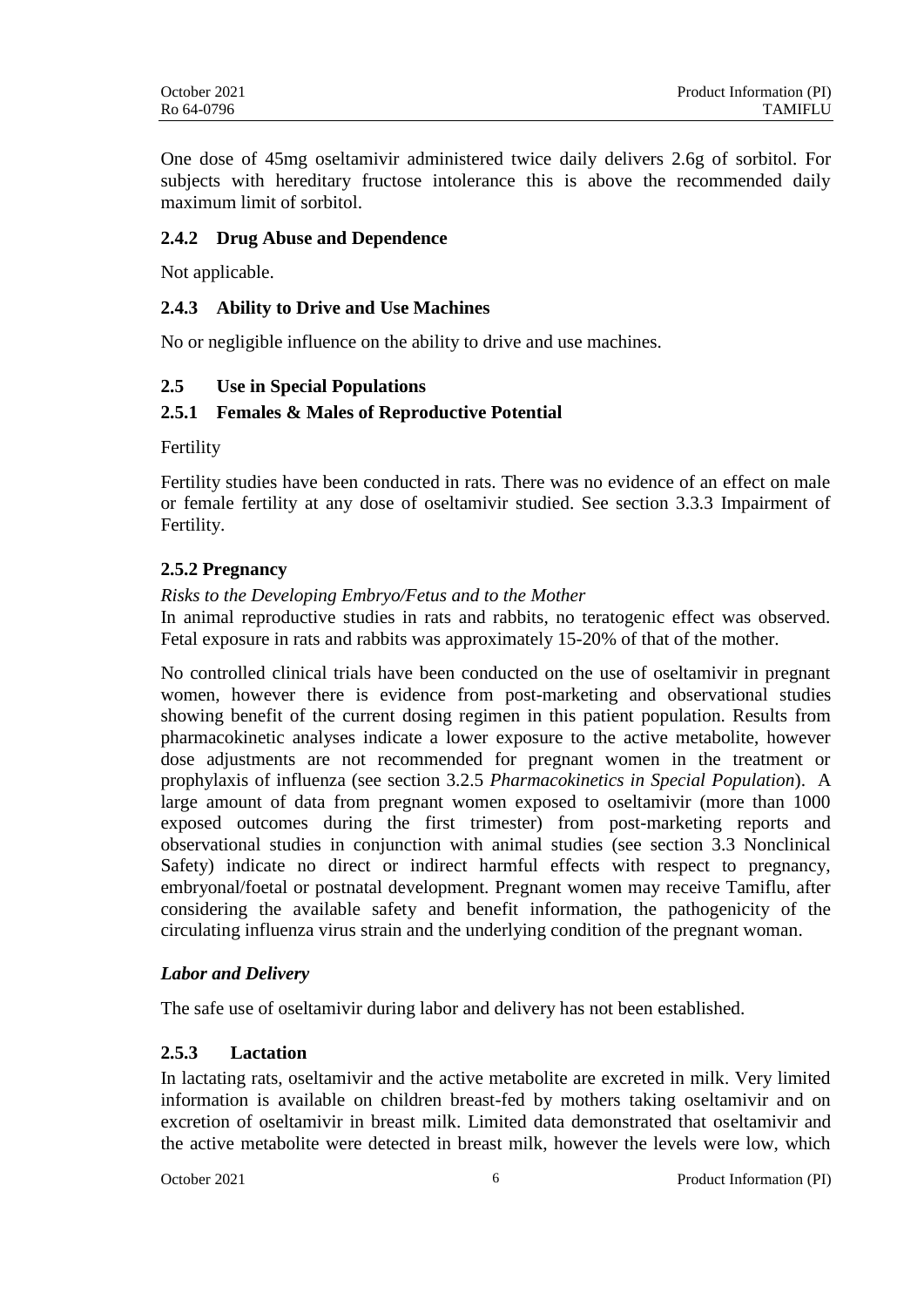would result in a subtherapeutic dose to the infant. Based on this information, the pathogenicity of the circulating influenza virus strain and the underlying condition of the lactating woman, administration of oseltamivir may be considered.

# **2.5.4 Pediatric Use**

See sections 2.2.1 *Special Dosage Instructions* and 3.2.5 *Pharmacokinetics in Special Populations*.

## **2.5.5 Geriatric Use**

See sections 2.2.1 *Special Dosage Instructions* and 3.2.5 *Pharmacokinetics in Special Populations*.

### **2.5.6 Renal Impairment**

See sections *2.2.1 Special Dosage Instructions* and 3.2.5 *Pharmacokinetics in Special Populations*.

## **2.5.7 Hepatic Impairment**

See sections *2.2.1 Special Dosage Instructions* and 3.2.5 *Pharmacokinetics in Special Populations*.

### **2.6 Undesirable Effects**

#### **2.6.1 Clinical Trials**

### **Summary of Safety Profile**

The overall safety profile of Tamiflu is based on data from 2646 adult/adolescent and 859 paediatric patients with influenza, and on data from 1943 adult/adolescent and 148 paediatric patients receiving Tamiflu for the prophylaxis of influenza in clinical trials. In adult/adolescent treatment studies, the most frequently reported adverse drug reactions (ADRs) were nausea, vomiting and headache. The majority of these ADRs were reported on a single occasion, occurred on either the first or second treatment day and resolved spontaneously within 1-2 days. In adult/adolescent prophylaxis studies, the most frequently reported ADRs were nausea, vomiting, headache and pain. In children, the most commonly reported ADR was vomiting. In the majority of patients, these events did not lead to discontinuation of Tamiflu.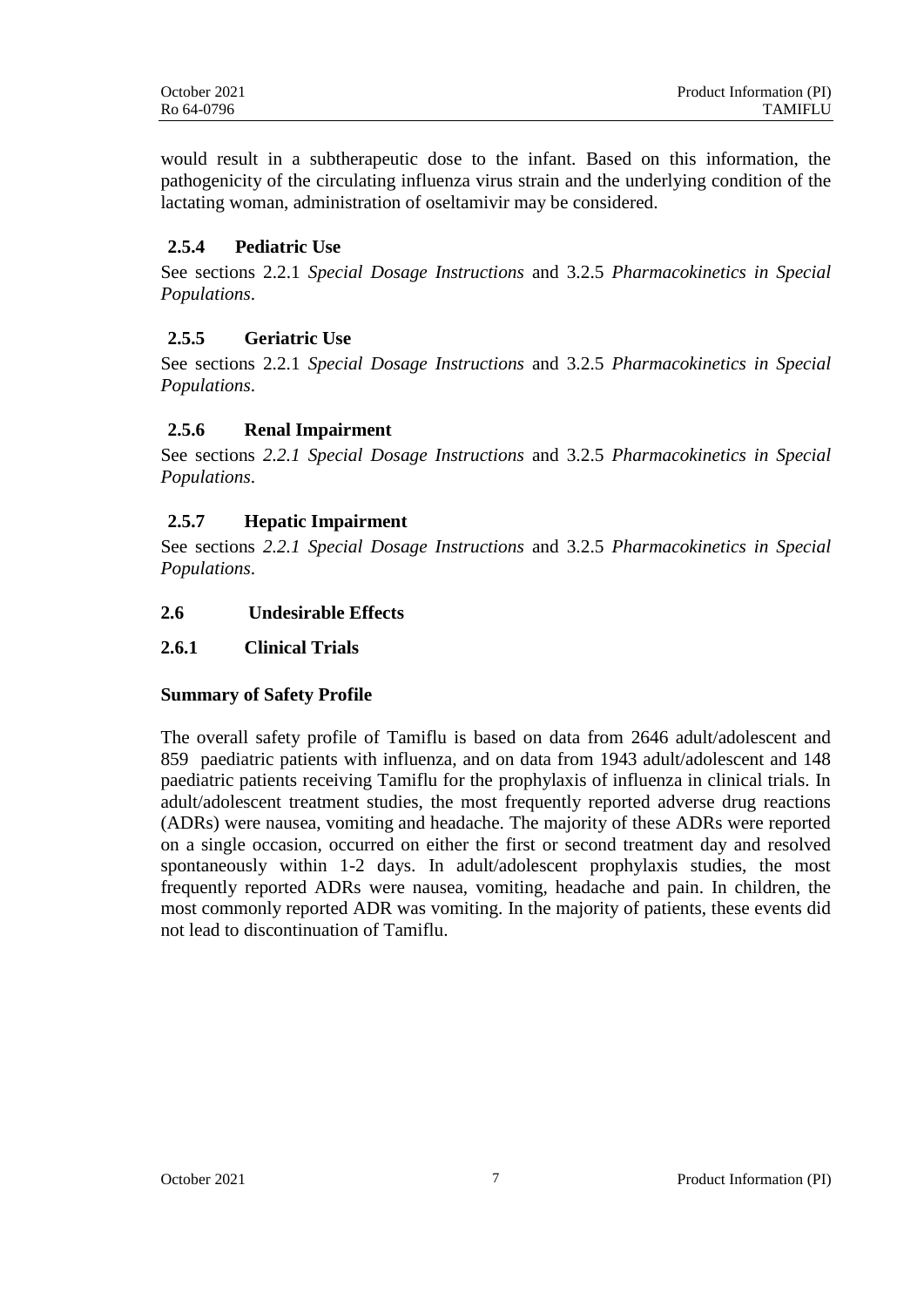## *Tabulated summary of adverse drug reactions from clinical trials*

Adverse drug reactions from clinical trials are listed according to the MedDRA system organ class. The corresponding frequency category for each adverse drug reaction (Table 1) is based on the following convention: very common  $(\geq 1/10)$ ; common  $(\geq 1/100)$  to  $\langle 1/10 \rangle$ ; uncommon ( $\geq 1/1,000$  to  $\langle 1/100 \rangle$ ; rare ( $\geq 1/10,000$  to  $\langle 1/1,000 \rangle$ ; very rare  $(<1/10,000$ ).

## *Treatment and Prophylaxis of Influenza in Adults and Adolescents*

In adult/adolescent treatment and prophylaxis studies, ADRs that occurred the most frequently ( $\geq 1\%$ ) at the recommended dose (75 mg b.i.d. for 5 days for treatment and 75 mg o.d. for up to 6 weeks for prophylaxis), and whose incidence is at least 1% higher on Tamiflu compared to placebo, are shown in Table 1.

The population included in the influenza treatment studies comprised of otherwise healthy adults/adolescents and patients "at risk" (patients at higher risk of developing complications associated with influenza, e.g. elderly patients and patients with chronic cardiac or respiratory disease). In general, the safety profile in the patients "at risk" was qualitatively similar to that in otherwise healthy adults/adolescents.

The safety profile reported in the subjects that received the recommended dose of Tamiflu for prophylaxis (75 mg once daily for up to 6 weeks) was qualitatively similar to that seen in the treatment studies (Table 1), despite a longer duration of dosing in the prophylaxis studies.

## **Table 1 Summary of Adverse Reactions in ≥ 1% of adult and adolescent patients that received oseltamivir for treatment or prophylaxis of influenza in clinical**  studies (difference to placebo ≥  $1\%$ )

| <b>System Organ Class</b>         | <b>Treatment studies</b>   | <b>Prophylaxis</b>         | <b>Frequency</b>      |
|-----------------------------------|----------------------------|----------------------------|-----------------------|
| <b>Adverse Drug Reaction</b>      | <b>Oseltamivir (75 mg)</b> | <b>Oseltamivir (75 mg)</b> | category <sup>a</sup> |
|                                   | b.i.d.                     | 0.d.                       |                       |
|                                   | $N = 2646$                 | $N = 1943$                 |                       |
| <b>Gastrointestinal Disorders</b> |                            |                            |                       |
| <b>Nausea</b>                     | 10%                        | 8%                         | very common           |
| Vomiting                          | 8%                         | 2%                         | common                |
| <b>Nervous System Disorders</b>   |                            |                            |                       |
| Headache                          | 2%                         | 17%                        | very common           |
| <b>General Disorders</b>          |                            |                            |                       |
| Pain                              | ${<}1\%$                   | 4%                         | common                |

a Frequency category is reported only for the oseltamivir group.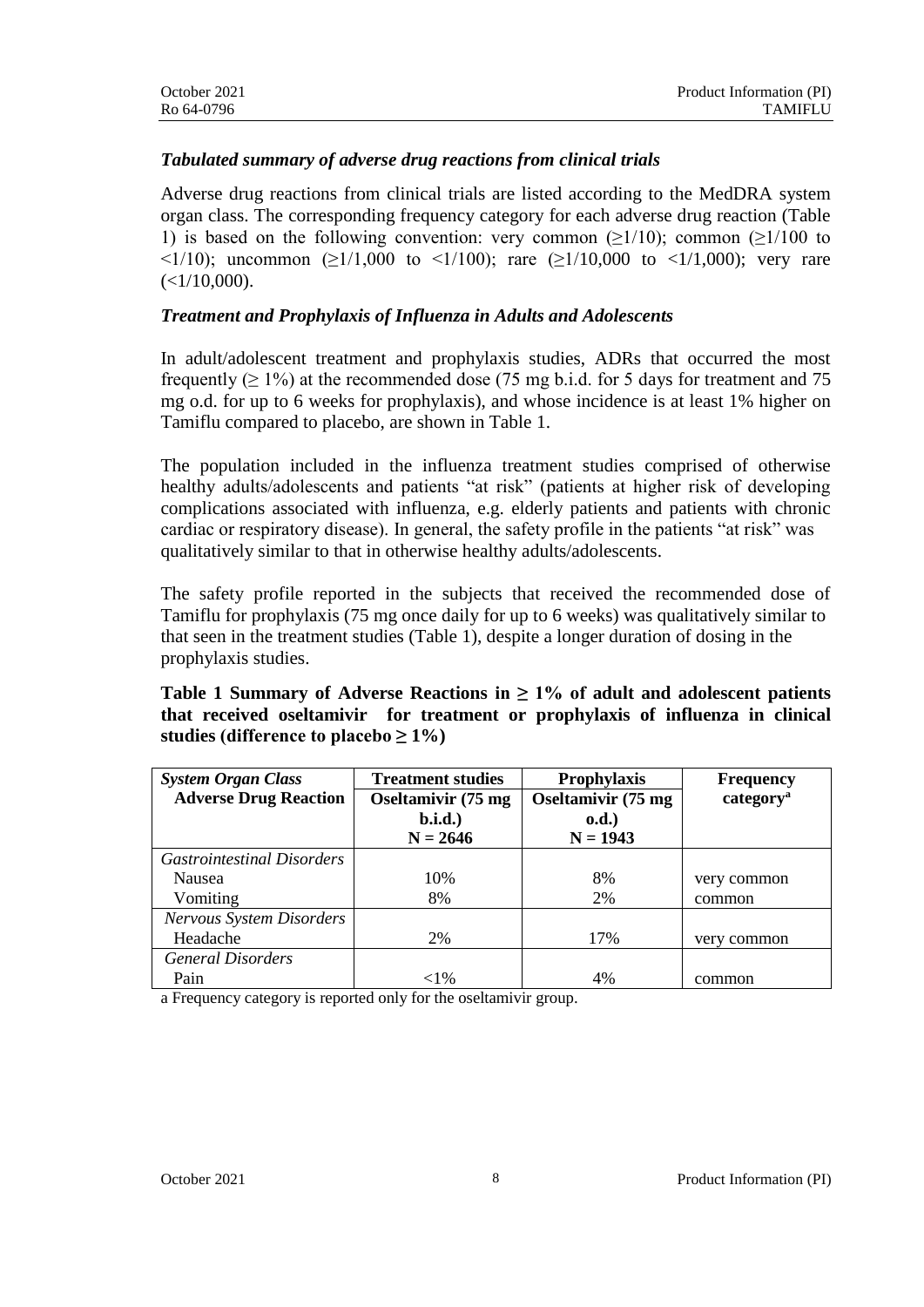# *Treatment and Prophylaxis of Influenza in Children ≥ 1 year of age*

A total of 1481 children (including otherwise healthy children aged 1–12 and asthmatic children aged 6–12) participated in clinical studies of oseltamivir given for the treatment of influenza. A total of 859 children received treatment with oseltamivir suspension.

The ADR that occurred in  $\geq 1\%$  of children aged 1 to 12 years receiving oseltamivir in the clinical trials for treatment of naturally acquired influenza ( $n = 859$ ), and whose incidence is at least 1% higher on Tamiflu compared to placebo  $(n = 622)$ , is vomiting (16% on oseltamivir vs. 8% on placebo). Amongst the 148 children who received the recommended dose of Tamiflu once daily in a post-exposure prophylaxis study in households ( $n = 99$ ), and in a separate 6–week paediatric prophylaxis study ( $n = 49$ ), vomiting was the most frequent ADR (8% on oseltamivir vs. 2% in the no prophylaxis group). Tamiflu was well tolerated in these studies and the adverse events noted were consistent with those previously observed in paediatric treatment studies.

### *Data in Children under 1 Year of Age*

In two studies to characterize the pharmacokinetics, pharmacodynamics and safety profile of oseltamivir therapy in 124 influenza infected children less than one year of age,the safety profile was similar among age cohorts with vomiting, diarrhea and diaper rash being the most frequently reported AEs (see 3.2.5 *Pharmacokinetics in Special Populations*). Insufficient data are available for infants who have a post-conceptual age of less than 36 weeks.

Safety information available on Tamiflu administered for treatment of influenza in children less than 1 year of age from prospective and retrospective observational trials (comprising together more than 2400 children of that age class), epidemiological database research and post-marketing reports suggest that the safety profile in children less than 1 year of age is similar to the established safety profile of children aged 1 year and above.

### *Treatment and Prophylaxis of Influenza in Geriatric patients*

There were no clinically relevant differences in the safety profile of the 942 subjects, 65 years of age and older, who received Tamiflu or placebo, compared with the younger population (aged up to 65 years).

### *Treatment and Prophylaxis of Influenza in Immunocompromised subjects*

The treatment of influenza in immunocompromised patients were evaluated in two studies receiving standard dose or high dose regimens (double dose or triple dose) of Tamiflu.

The safety profile of Tamiflu observed in these studies was consistent with that observed in previous clinical trials where Tamiflu was administered for treatment of influenza in non-immunocompromised patients across all age groups (otherwise healthy patients or "at risk" patients [i.e., those with respiratory and/or cardiac co-morbidities]). The most frequent ADR reported in immunocompromised children was vomiting (28%).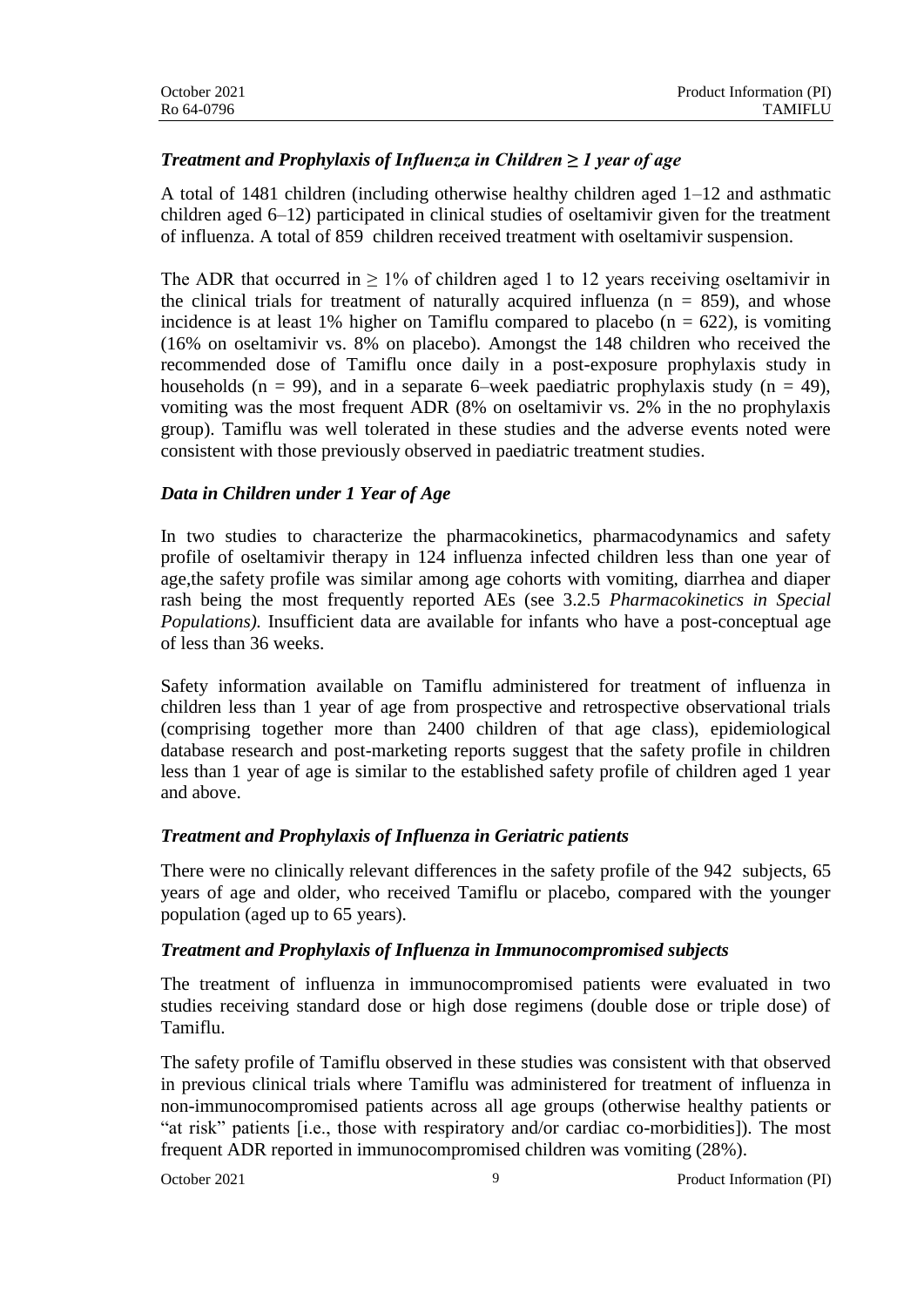In a 12–week prophylaxis study in 475 immunocompromised subjects, including 18 children 1–12 years of age, the safety profile in the 238 subjects receiving Tamiflu was consistent with that previously observed in Tamiflu prophylaxis clinical trials.

# *Laboratory Abnormalities*

No text

# **2.6.2 Postmarketing Experience**

The following adverse events have been identified during post-marketing use of Tamiflu. Because these events are reported voluntarily from a population of uncertain size, it is not possible to reliably estimate their frequency and/or establish a causal relationship to Tamiflu exposure.

*Skin and subcutaneous tissue disorder:* Hypersensitivity reactions such as allergic skin reactions including dermatitis, rash, eczema, urticaria, erythema multiforme, allergy, anaphylactic/anaphylactoid reactions, face oedema, Stevens-Johnson-Syndrome and toxic epidermal necrolysis have been reported.

*Hepatobiliary system disorder:* Hepatitis and elevated liver enzymes have been reported in patients with influenza-like illness receiving oseltamivir.

*Psychiatric disorder/Nervous system disorder:* Convulsion and delirium (including symptoms such as altered level of consciousness, confusion, abnormal behaviour, delusions, hallucinations, agitation, anxiety, nightmares) have been reported during Tamiflu administration in patients with influenza, predominately in children and adolescents. In rare cases, these events resulted in accidental injury. The contribution of Tamiflu to those events is unknown. Such neuropsychiatric events have also been reported in patients with influenza who were not taking Tamiflu.

*Gastrointestinal disorder:* Gastro-intestinal bleedings were observed after the use of Tamiflu. In particular, hemorrhagic colitis was reported that subsided when the course of influenza abated or treatment with Tamiflu was interrupted.

# *Laboratory Abnormalities*

Elevated liver enzymes have been reported in patients with influenza-like illness receiving oseltamivir (see above under section 2.6.2 *Postmarketing Experience*).

# **2.7 Overdose**

Reports of overdoses with Tamiflu have been received from clinical trials and during post-marketing experience. In the majority of cases reporting overdose, no adverse events were reported.

Adverse events reported following overdose were similar in nature and distribution to those observed with therapeutic doses of Tamiflu, described in section *2.6 Undesirable Effects.*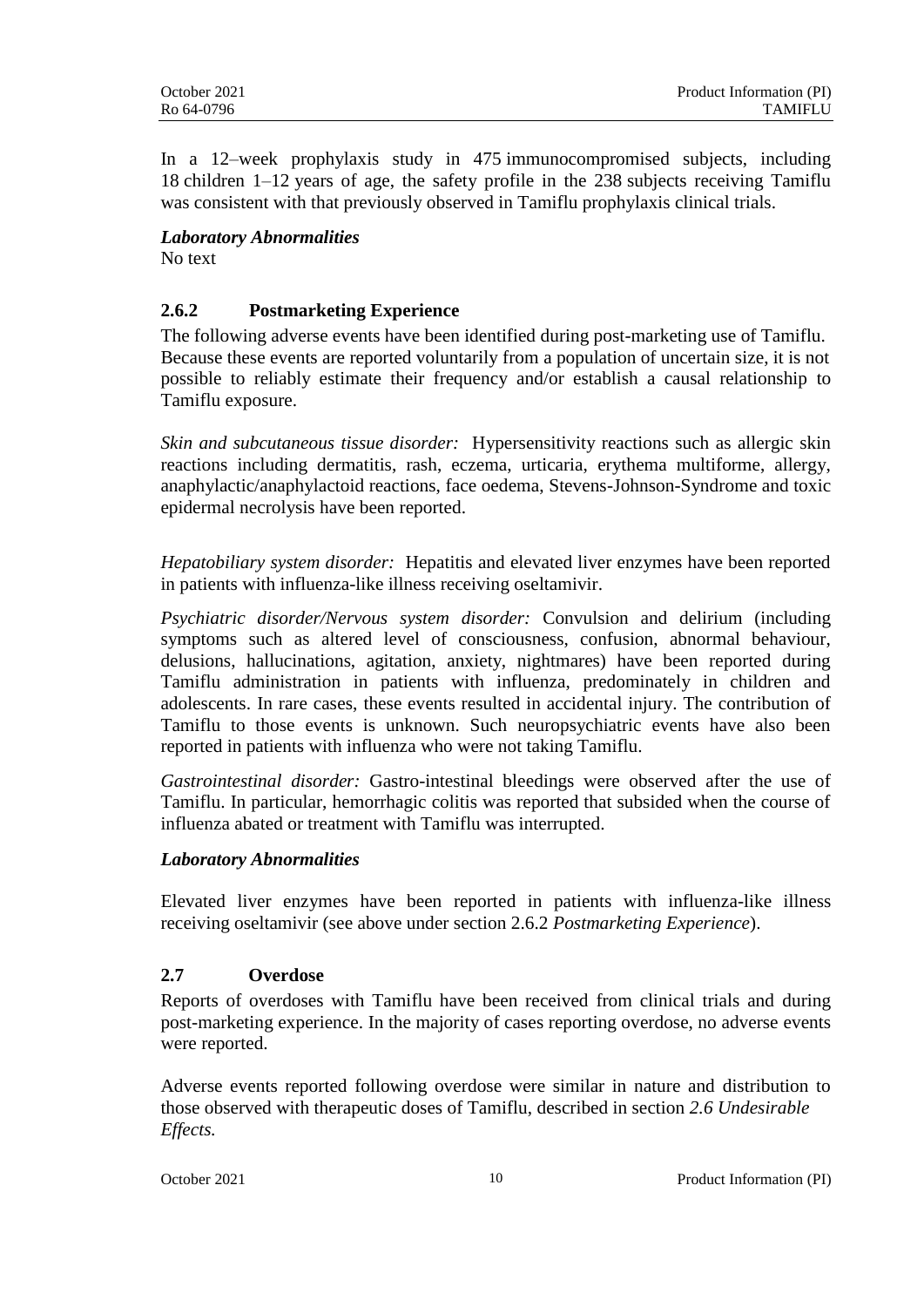## **2.8 Interactions with other Medicinal Products and other Forms of Interaction**

Information derived from pharmacology and pharmacokinetic studies of oseltamivir phosphate suggest that clinically significant drug interactions are unlikely.

Oseltamivir phosphate is extensively converted to the active compound by esterases, located predominantly in the liver. Drug interactions involving competition for esterases have not been extensively reported in the literature. Low protein binding of oseltamivir and the active metabolite do not suggest the probability of drug displacement interactions.

*In vitro* studies demonstrated that neither oseltamivir phosphate nor the active metabolite is a good substrate for P450 mixed-function oxidases or for glucuronyl transferases (see section 3.2 *Pharmacokinetic Properties*). There is no mechanistic basis for an interaction with oral contraceptives

Cimetidine, a non-specific inhibitor of cytochrome P450 isoforms and competitor for renal tubular secretion of basic or cationic drugs has no effect on plasma levels of oseltamivir or its active metabolite.

Clinically important drug interactions involving competition for renal tubular secretion are unlikely due to the known safety margin for most of these drugs, the elimination characteristics of the active metabolite (glomerular filtration and anionic tubular secretion) and the excretion capacity of these pathways. Co-administration of probenecid results in approximate 2–fold increase in exposure to the active metabolite due to a decrease in active tubular secretion in the kidney. However, due to the wide safety margin of the active metabolite, no dose adjustments are required when co-administering with probenecid

Co-administration with amoxicillin does not alter plasma levels of either compound, indicating that competition for the anionic secretion pathway is weak. Co-administration with paracetamol does not alter plasma levels of oseltamivir, its active metabolite, or paracetamol. No pharmacokinetic interactions between oseltamivir or its major metabolite have been observed when co-administering oseltamivir with paracetamol, acetyl-salicylic acid, cimetidine, antacids (magnesium and aluminium hydroxides and calcium carbonates), warfarin, rimantadine, or amantadine.

In phase III treatment and prophylaxis clinical studies, Tamiflu has been administered with commonly used drugs such as ACE inhibitors (enalapril, captopril), thiazide diuretics (bendrofluazide), antibiotics (penicillin, cephalosporin, azithromycin, erythromycin and doxycycline), H2-receptor blockers (ranitidine, cimetidine), betablockers (propranolol), xanthines (theophylline), sympathomimetics (pseudoephedrine), opioids (codeine), corticosteroids, inhaled bronchodilators, and analgesic agents (aspirin, ibuprofen and paracetamol). No change in adverse event profile or frequency has been observed as a result of co-administration of Tamiflu with these compounds.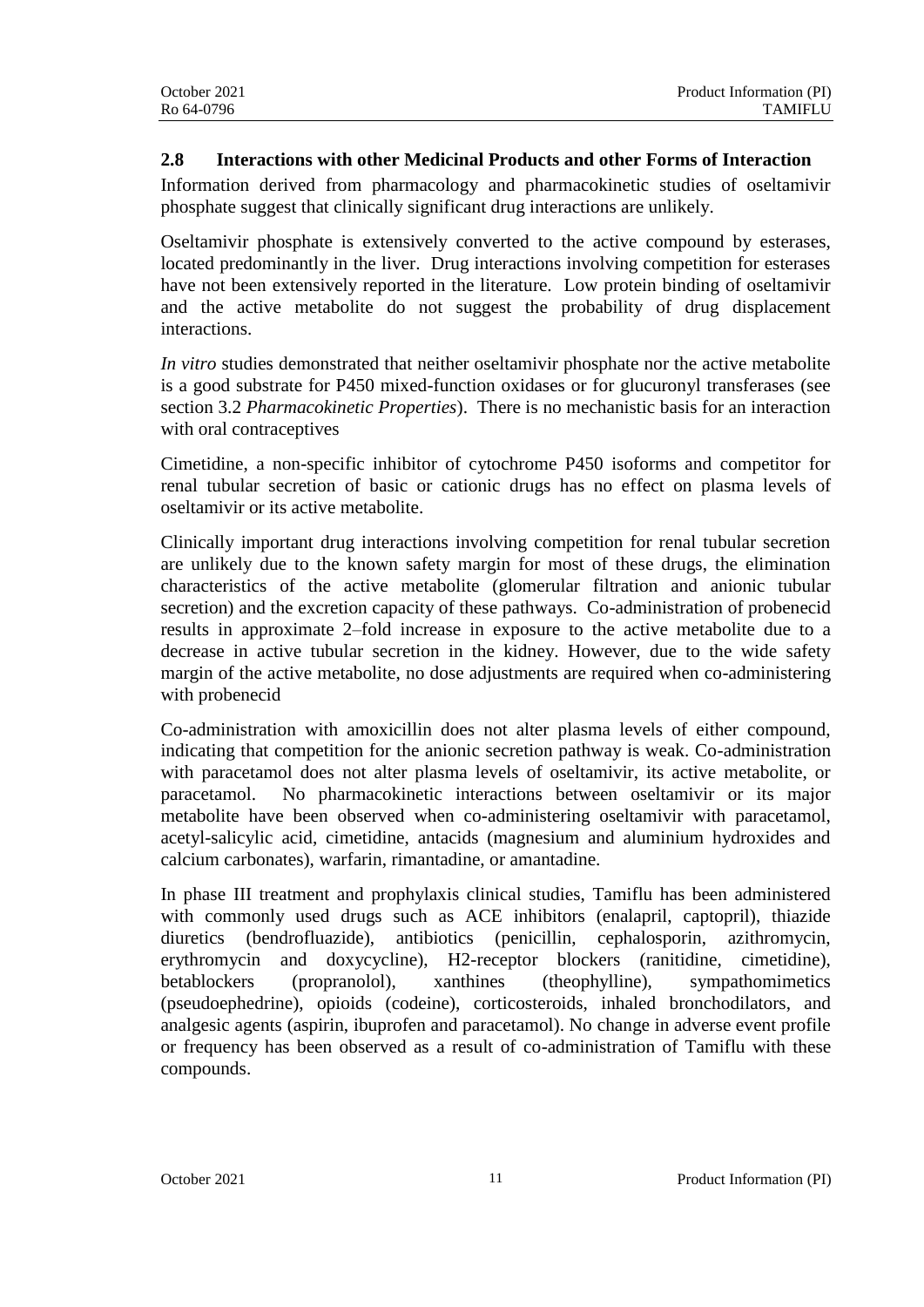## **3. PHARMACOLOGICAL PROPERTIES AND EFFECTS**

## **3.1 Pharmacodynamic Properties**

## **3.1.1 Mechanism of Action**

Oseltamivir phosphate is a pro-drug of oseltamivir carboxylate (OC), a potent and selective inhibitor of influenza A and B virus neuraminidase enzymes. Viral neuraminidase is primarily important for the release of recently formed virus particles from infected cells, and the further spread of infectious virus. It has also been suggested that neuraminidase can play a role in viral entry into uninfected cells.

Oseltamivir carboxylate inhibits the neuraminidases of influenza viruses of both types A and B. Concentrations of OC required to inhibit the enzyme activity by  $50\%$  (IC<sub>50</sub>) are in the low nanomolar range. OC also inhibits influenza virus infection and replication *in vitro* and inhibits influenza virus replication and pathogenicity *in vivo*.

# **3.1.2 Clinical / Efficacy Studies**

Clinical efficacy of Tamiflu has been demonstrated in human experimental infection studies and phase III studies in naturally occurring influenza.

In studies in naturally acquired and experimental influenza, treatment with Tamiflu did not impair normal humoral antibody response to infection. Antibody response to inactivated vaccine is not expected to be affected by treatment with Tamiflu.

### *Trials in naturally occurring influenza*

In phase III clinical trials conducted in the 1997-1998 Northern Hemisphere influenza season, patients were treated with Tamiflu for up to 40 hours after reported onset of symptoms. In these studies, 97% of patients were infected with influenza A and 3% with influenza B. Tamiflu treatment significantly reduced the duration of clinically relevant signs and symptoms of influenza by 32 hours. Disease severity in patients with confirmed influenza taking Tamiflu was also reduced by 38% compared to placebo. Moreover, Tamiflu reduced the incidence of complications associated with influenza treated with antibiotic therapy in otherwise healthy young adults by approximately 50%. These complications include bronchitis, pneumonia, sinusitis and otitis media. In these phase III clinical trials there was clear evidence of efficacy in the secondary endpoints related to antiviral activity in terms of both reduction of duration of virus shedding and reduction in the AUC of viral titres.

Data from a treatment study in the elderly population have shown that Tamiflu 75 mg b.i.d. for five days was associated with a reduction in median duration of illness that was clinically relevant, and similar to that seen in the younger adult treatment studies. In a separate study, patients aged >13 years with influenza and co-existing chronic cardiac and/or respiratory disease received the same regimen of either Tamiflu or placebo. No difference in the median time to alleviation of all symptoms was seen between patients taking Tamiflu or placebo, however, the duration of febrile illness was reduced by approximately one day by receipt of Tamiflu. The proportion of patients shedding virus on days 2 and 4 was also markedly reduced by active treatment. There was no difference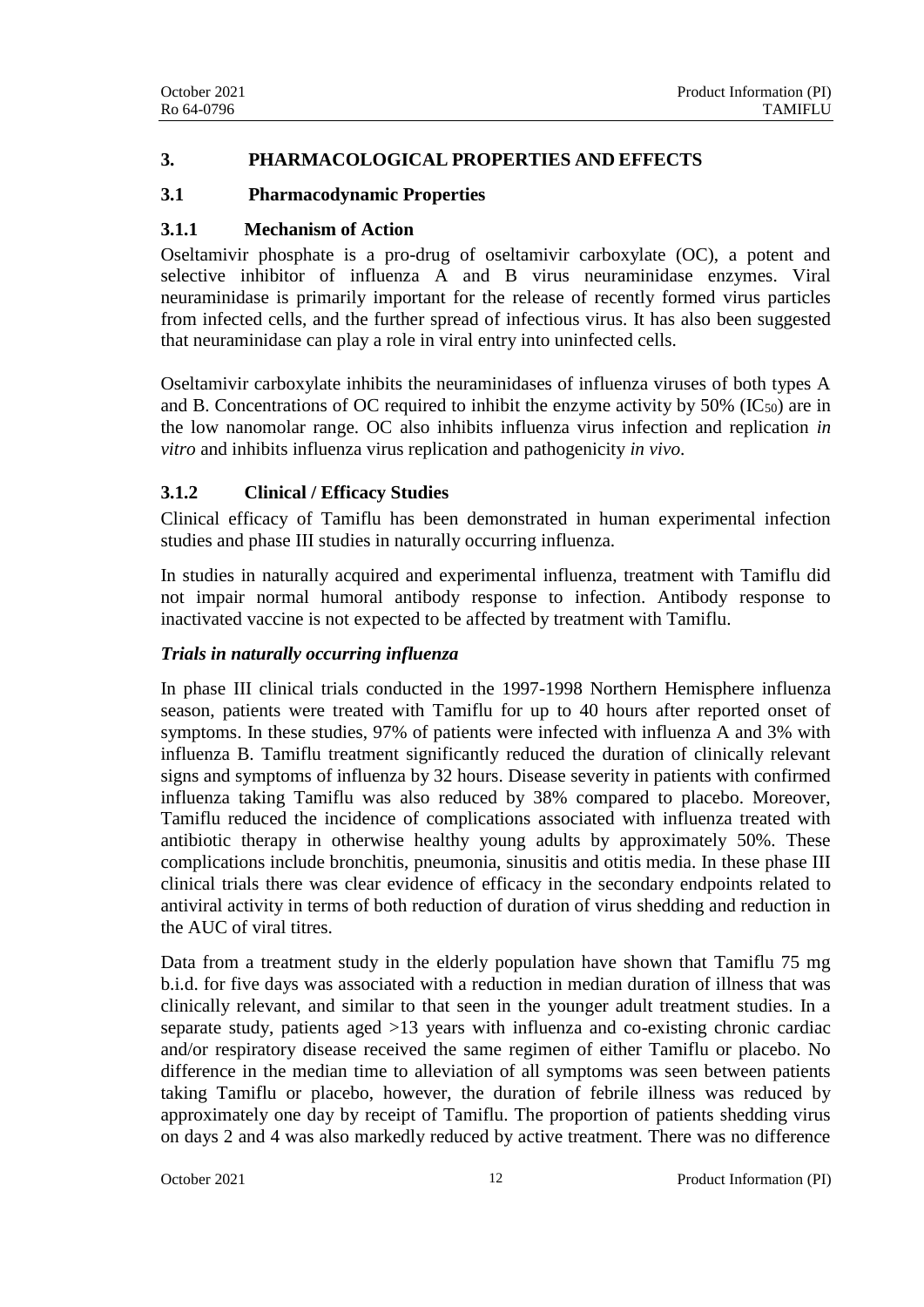in the safety profile of Tamiflu in the at-risk populations compared to the general adult population.

# *Treatment of influenza in children*

One double-blind placebo-controlled treatment trial was conducted in children, aged 1-12 (mean age 5.3), who had fever  $(>100^{\circ}$  F) plus one respiratory symptom (cough or coryza) when influenza virus was known to be circulating in the community. In this study 67% of influenza-infected patients were infected with influenza A and 33% with influenza B.

Tamiflu treatment, started within 48 hours of onset of symptoms, significantly reduced the duration of illness by 35.8 hours compared to placebo. Duration of illness was defined as time to alleviation of cough, nasal congestion, resolution of fever, and return to normal health and activity. The proportion of patients developing acute otitis media was reduced by 40% in children receiving Tamiflu vs placebo. Children receiving Tamiflu returned to normal health and activity almost 2 days earlier than those receiving placebo.

A second study was completed in 334 asthmatic children aged 6 to 12 years of which 53.6% were influenza-positive. In the oseltamivir-treated group the median duration of illness was not reduced significantly. By day 6 (the last day of treatment)  $FEV<sub>1</sub>$  had increased by 10.8% in the oseltamivir-treated group compared to 4.7% on placebo  $(p=0.0148)$  in this population.

# *Trials for prophylaxis of influenza*

## *Prophylaxis of influenza in adults and adolescents*

The efficacy of Tamiflu in preventing naturally occurring influenza A and B has been proven in three separate phase III studies.

In a phase III trial in adult and adolescent contacts of a household case of influenza, Tamiflu, started within 2 days of onset of symptoms in the household case and continued for seven days, significantly reduced the incidence of influenza illness occurring in the contacts by 92%.

In a double-blind placebo-controlled study conducted in unvaccinated otherwise healthy adults 18-65 years of age, Tamiflu significantly reduced the incidence of clinical influenza illness by 76% during a community outbreak of influenza. The subjects in this study received Tamiflu for a period of 42 days.

In a double-blind placebo-controlled study in elderly residents of nursing homes, 80% of whom had received vaccine in the season of the study, Tamiflu significantly reduced the incidence of clinical influenza illness by 92%. In the same study, Tamiflu significantly reduced the incidence of influenza-associated bronchitis, pneumonia and sinusitis by 86%. The subjects in this study received Tamiflu for a period of 42 days.

In all three of the clinical trials, approximately 1% of subjects taking Tamiflu for prophylaxis developed influenza during the dosing period.

In these phase III clinical trials Tamiflu also significantly reduced the incidence of virus shedding and successfully prevented virus transmission in families.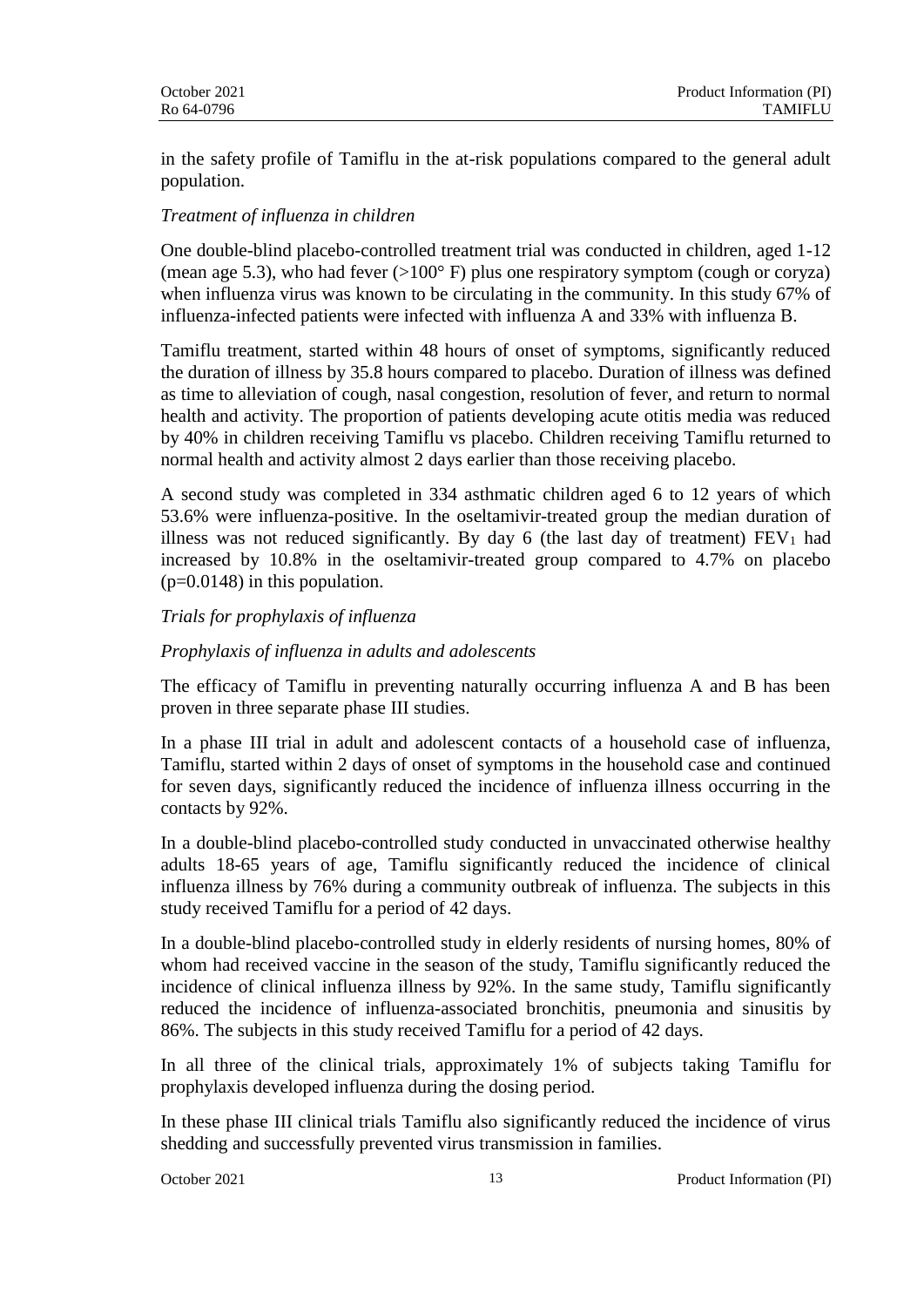# *Prophylaxis of influenza in children*

The efficacy of Tamiflu in preventing naturally occurring influenza illness has been demonstrated in a post exposure prophylaxis study in households that included children aged 1 to 12 years, both as index cases and as family contacts. The primary efficacy parameter for this study was the incidence of laboratory-confirmed clinical influenza. In this study, Tamiflu oral suspension 30mg to 75mg once daily taken for 10days among children who were not already shedding virus at baseline reduced the incidence of laboratory-confirmed clinical influenza from 21% (15/70) in the group not receiving prophylaxis to 4% (2/47) in the group receiving prophylaxis.

## *Viral resistance*

# *Reduced sensitivity of viral neuraminidase*

# *Treatment of Influenza*

*Clinical studies*: The risk of emergence of influenza viruses with reduced susceptibility or resistance to oseltamivir has been examined during Roche-sponsored clinical studies. Patients who were found to carry oseltamivir-resistant virus generally did so transiently and showed no worsening of the underlying symptoms. In some pediatric patients, oseltamivir-resistant virus was detected for a prolonged period compared to patients carrying oseltamivir-sensitive virus; however these patients showed no prolongation of influenza symptoms.

|                                 | Patients with Resistance Mutations (%) |                               |  |  |
|---------------------------------|----------------------------------------|-------------------------------|--|--|
| <b>Patient Population</b>       | Phenotyping*                           | <b>Geno- and Phenotyping*</b> |  |  |
| Adults and adolescents          | 21/2377 (0.88%)                        | 27/2391 (1.12%)               |  |  |
| Children $(1-12 \text{ years})$ | $19/464(4.1\%)$                        | 25/464 (5.4%)                 |  |  |

#### **Incidence of Oseltamivir Resistance in Clinical Studies**

\* Full genotyping was not performed in all studies.

# *Prophylaxiz of Influenza*

There has been no evidence for emergence of drug resistance associated with the use of Tamiflu in clinical studies conducted to date in post-exposure (7 days), post-exposure within household contacts (10 days) and seasonal (42 days) prevention of influenza in immunocompetent subjects. There was no resistance observed during a 12-week prophylaxis study in immunocompromised subjects.

*Clinical and surveillance data*: Natural mutations associated with reduced susceptibility to oseltamivir *in vitro* have been detected in influenza A and B viruses isolated from patients without exposure to oseltamivir. For example, in 2008 the oseltamivir resistance associated substitution H275Y was found in > 99% of circulating 2008 H1N1 influenza isolates in Europe, while the 2009 H1N1 influenza ("swine flu") was almost uniformly susceptible to oseltamivir. Resistant strains have also been isolated from both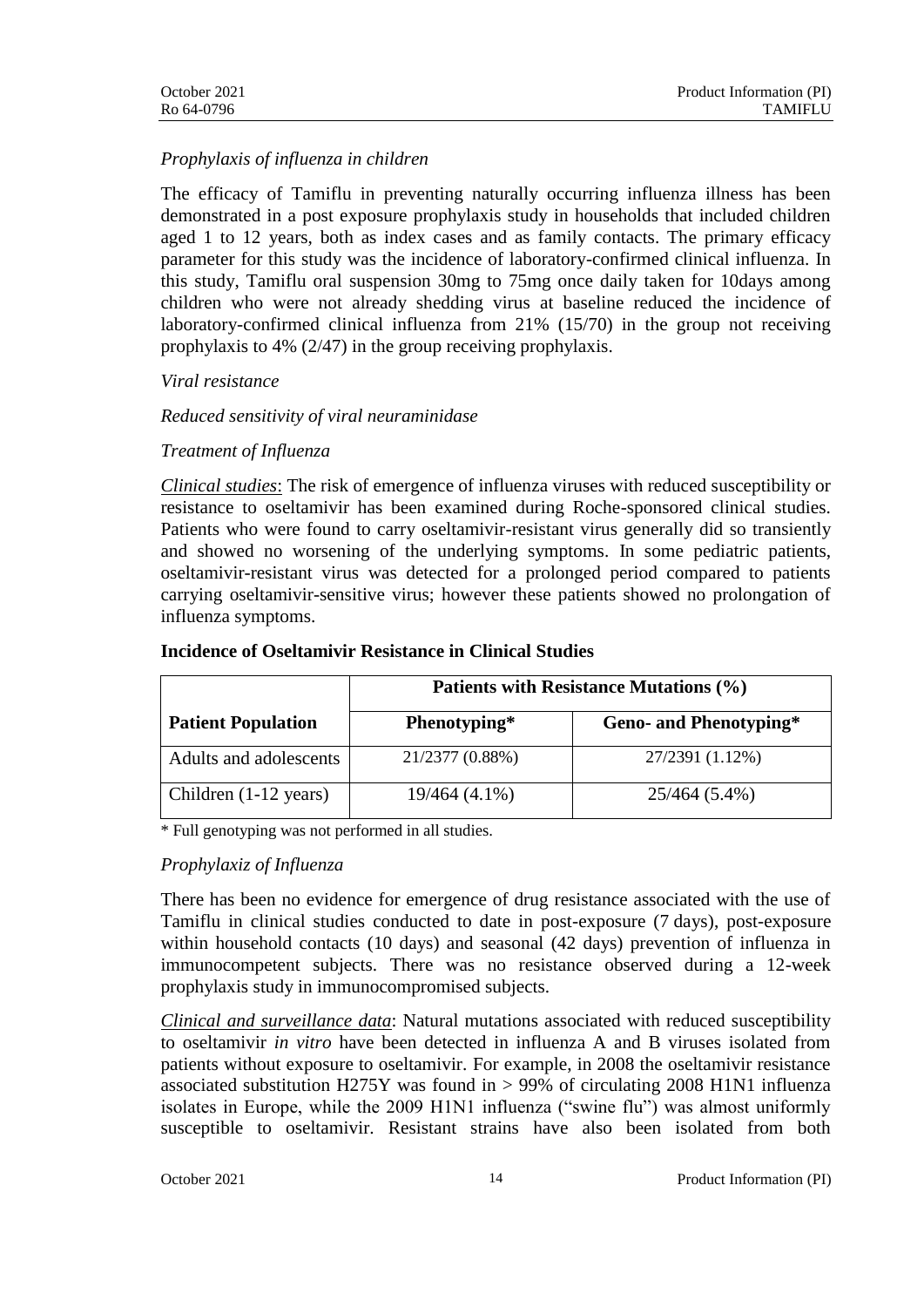immunocompetent and immunocompromised patients treated with oseltamivir. The susceptibility to oseltamivir and the prevalence of such viruses appears to vary seasonally and geographically. Oseltamivir resistance has also been reported in patients with pandemic H1N1 influenza in connection with both therapeutic and prophylactic regimens.

The rate of emergence of resistance may be higher in the youngest age groups, and in immunocompromised patients. Oseltamivir-resistant viruses isolated from oseltamivir treated patients and oseltamivir-resistant laboratory strains of influenza viruses have been found to contain mutations in N1 and N2 neuraminidases. Resistance mutations tend to be viral sub-type specific.

Prescribers should consider available information on influenza virus drug susceptibility patterns for each season when deciding whether to use Tamiflu (for latest information, please refer to WHO and/or local government websites).

# **3.2 Pharmacokinetic Properties**

# **3.2.1 Absorption**

Oseltamivir is readily absorbed from the gastrointestinal tract after oral administration of oseltamivir phosphate and is extensively converted predominantly by hepatic esterases to the active metabolite. Plasma concentrations of the active metabolite are measurable within 30 minutes, reach near maximal levels in 2 to 3 hours post dose, and substantially exceed (>20-fold) those of the pro-drug. At least 75% of an oral dose reaches the systemic circulation as the active metabolite. Plasma concentrations of active metabolite are proportional to dose and are unaffected by co-administration with food (see section 2.2 *Dosage and Administration*).

# **3.2.2 Distribution**

The mean volume of distribution  $(V_{ss})$  of the active metabolite is approximately 23 liters in humans.

The active moiety reaches all key sites of influenza infection as shown by studies in the ferret, rat and rabbit. In these studies, antiviral concentrations of the active metabolite were seen in the lung, bronchoalveolar lavage, nasal mucosa, middle ear and trachea following oral administration of doses of oseltamivir phosphate.

The binding of the active metabolite to human plasma protein is negligible (approximately 3%). The binding of the pro-drug to human plasma protein is 42%. These levels are insufficient to cause significant drug interactions.

# **3.2.3 Metabolism**

Oseltamivir phosphate is extensively converted to the active metabolite by esterases located predominantly in the liver. Neither oseltamivir nor the active metabolite are substrates for or inhibitors of cytochrome P450 isoforms (see section 2.4.5 *Interactions with other Medicinal Products and other Forms of Interaction*).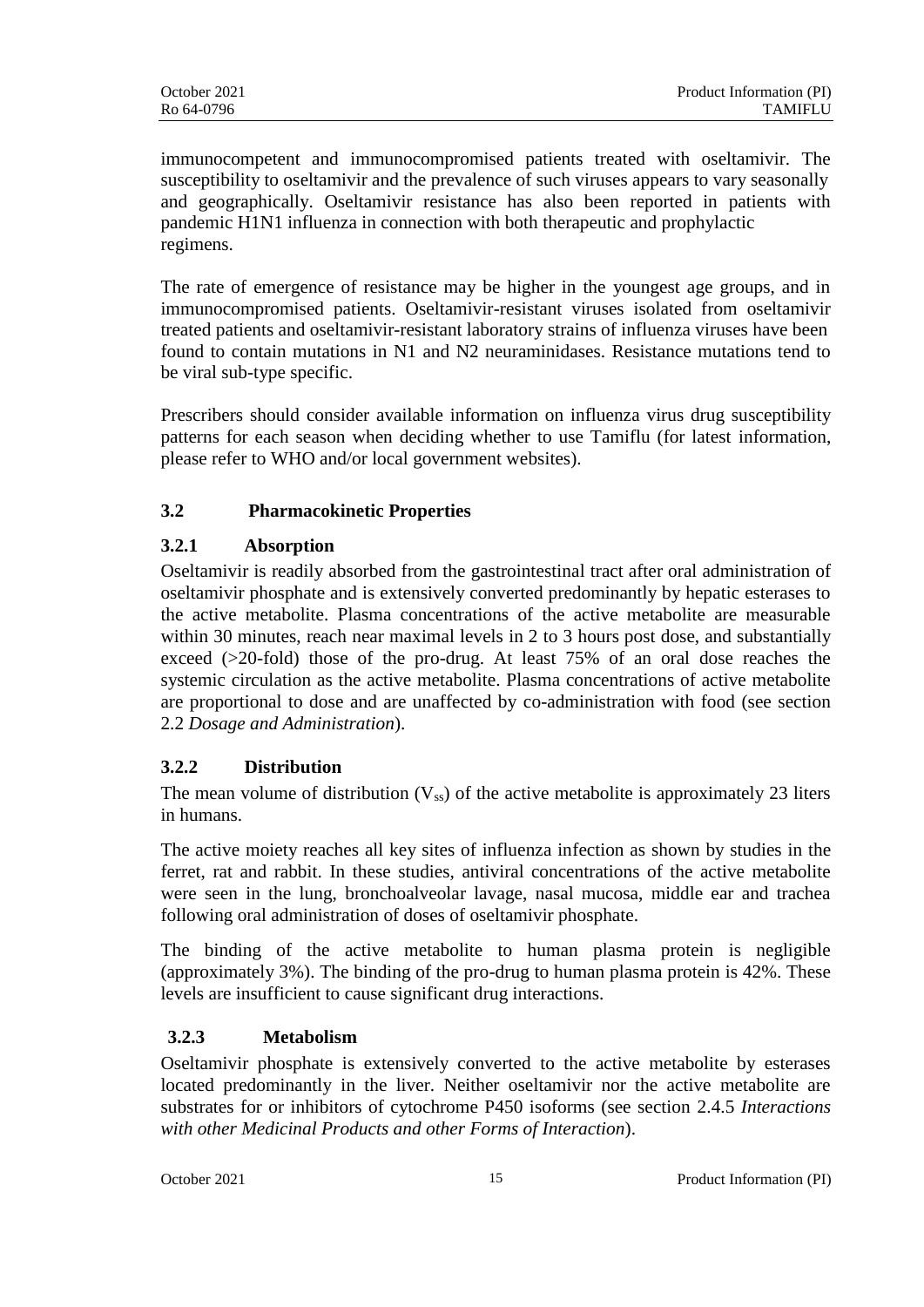# **3.2.4 Elimination**

Absorbed oseltamivir is primarily (>90%) eliminated by conversion to the active metabolite. The active metabolite is not further metabolized and is eliminated in the urine. Peak plasma concentrations of the active metabolite decline with a half-life of 6 to 10 hours in most subjects.

The active drug is eliminated entirely (>99%) by renal excretion. Renal clearance (18.8 l/h) exceeds glomerular filtration rate (7.5 L/h) indicating that tubular secretion in addition to glomerular filtration occurs. Less than 20% of an oral radio-labeled dose is eliminated in feces.

# **3.2.5 Pharmacokinetics in Special Populations**

# *Pediatric Population*

# *Children ≥ 1 year of age*

The pharmacokinetics of Tamiflu have been evaluated in single dose pharmacokinetic studies in children aged 1 to 16 years. Multiple dose pharmacokinetics were studied in a small number of children aged 3–12 enrolled in a clinical trial. The rate of clearance of the active metabolite, corrected for bodyweight, was faster in younger children, than in adults, resulting in lower exposure in these children for a given mg/kg dose. Doses of 2 mg/kg and unit doses of 30 and 45 mg, administered to children in the appropriate categories according to the recommendation in section 2.2 yield oseltamivir carboxylate exposures comparable to those achieved in adults receiving a single 75 mg capsule dose (approximately 1 mg/kg). The pharmacokinetics of oseltamivir in children over 12 years of age are similar to those in adults.

# *Children <1 year of age*

The pharmacokinetics, pharmacodynamics and safety of Tamiflu have been evaluated in two open-label studies including influenza infected children less than one year of age (n=124). The rate of clearance of the active metabolite, corrected for body-weight, decreases with ages below one year. Metabolite exposures are also more variable in the youngest infants. The available data indicates that the exposure following a 3 mg/kg dose in children 0-12 months of age provides pro-drug and metabolite exposures anticipated to be efficacious with a safety profile comparable to that seen in older children and adults using the approved dose. The reported adverse events were consistent with the established safety profile in older children.

# *Geriatric Population*

Exposure to the active metabolite at steady state was 25–35% higher in elderly (age range 65–78) compared to young adults who were given comparable doses of Tamiflu. Halflives observed in the elderly were similar to those seen in young adults. On the basis of drug exposure and tolerability, dosage adjustments are not required for elderly patients for either the treatment or prophylaxis of influenza (see section 2.2.1 *Special Dosage Instructions*).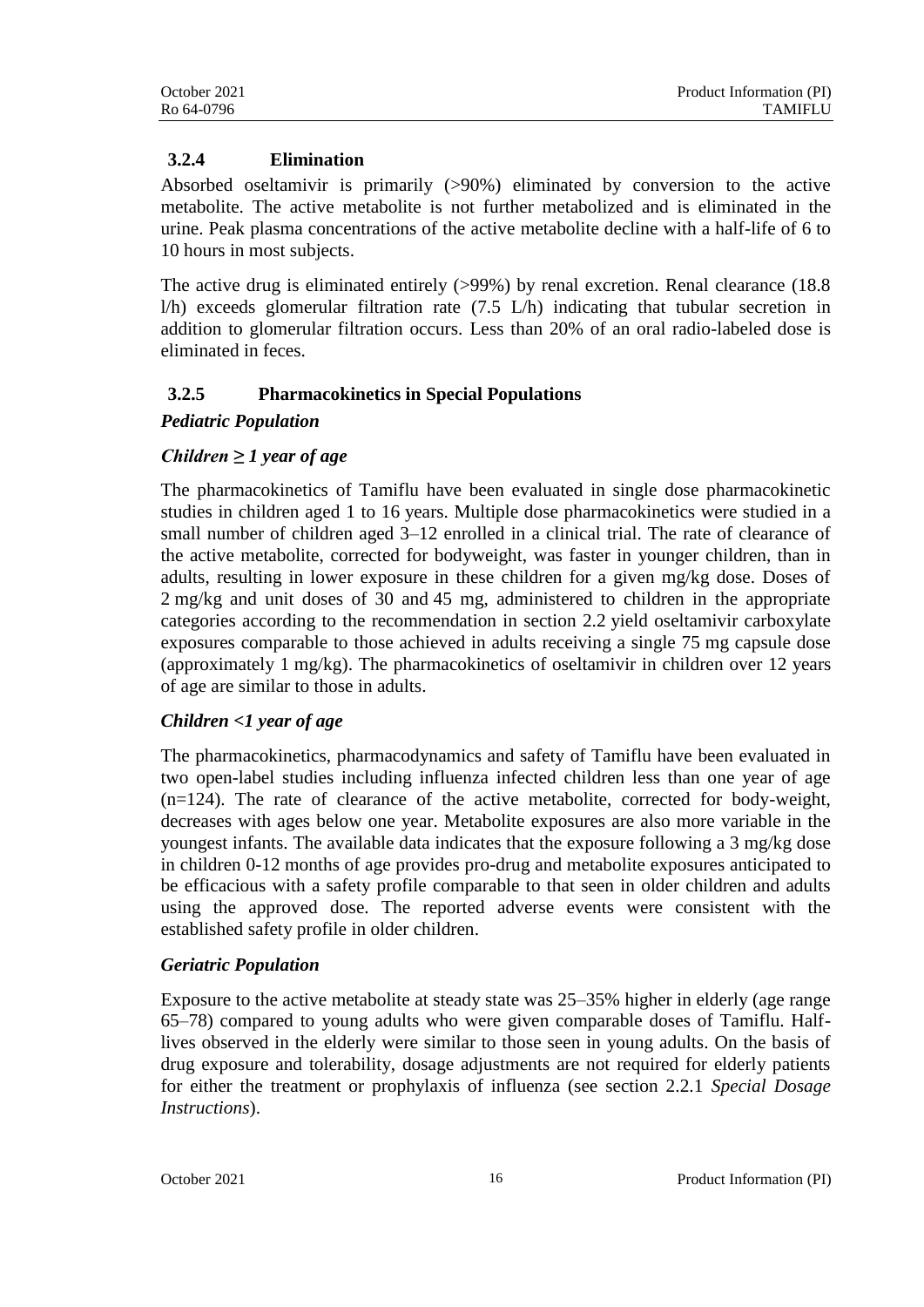## *Renal impairment*

Administration of 100 mg of Tamiflu twice daily for five days to patients with various degrees of renal impairment showed that exposure to the active metabolite is inversely proportional to declining renal function. For dosage information, see Section 2.2.1 *Special Dosage Instructions*.

# *Hepatic impairment*

Based on *in vitro* and animal studies, significant increases in exposure to oseltamivir or its active metabolite are not expected and this has been confirmed in clinical studies in patients with mild or moderate hepatic impairment (see section 2.2.1 Special Dosage Instructions). The safety and pharmacokinetics in patients with severe hepatic impairment have not been studied.

## *Pregnant Women*

A pooled population pharmacokinetic analysis indicates that the Tamiflu dosage regimen described in Section 2.2 *Dosage and Administration* results in lower exposure (30% on average across all trimesters) to the active metabolite in pregnant women compared to non-pregnant women. The lower predicted exposure however, remains above inhibitory concentrations (IC95 values) and at a therapeutic level for a range of influenza virus strains. In addition, there is evidence from observational studies showing benefit of the current dosing regimen in this patient population. Therefore, dose adjustments are not recommended for pregnant women in the treatment or prophylaxis of influenza.

### **3.3 Non clinical Safety**

Preclinical data reveal no special hazard for humans based on conventional studies of safety pharmacology, repeated dose toxicity and genotoxicity.

### **3.3.1 Carcinogenicity**

Three studies for carcinogenic potential (two two-year rat and mouse studies with oseltamivir, and a six-month transgenic Tg:AC mouse assay performed with the active metabolite) were negative.

# **3.3.2 Genotoxicity**

Oseltamivir and the active metabolite were negative in the standard battery of genotoxicity assays.

# **3.3.3 Impairment of Fertility**

A rat fertility study up to a dose of 1500 mg/kg/day demonstrated no adverse effects on either sex.

# **3.3.4 Reproductive Toxicity**

Teratology studies have been conducted in rats and rabbits at doses up to 1500 mg/kg/day and 500 mg/kg/day, respectively. No effects on embryo-fetal development were observed. In pre-/post-natal rat studies, prolonged parturition was noted at 1500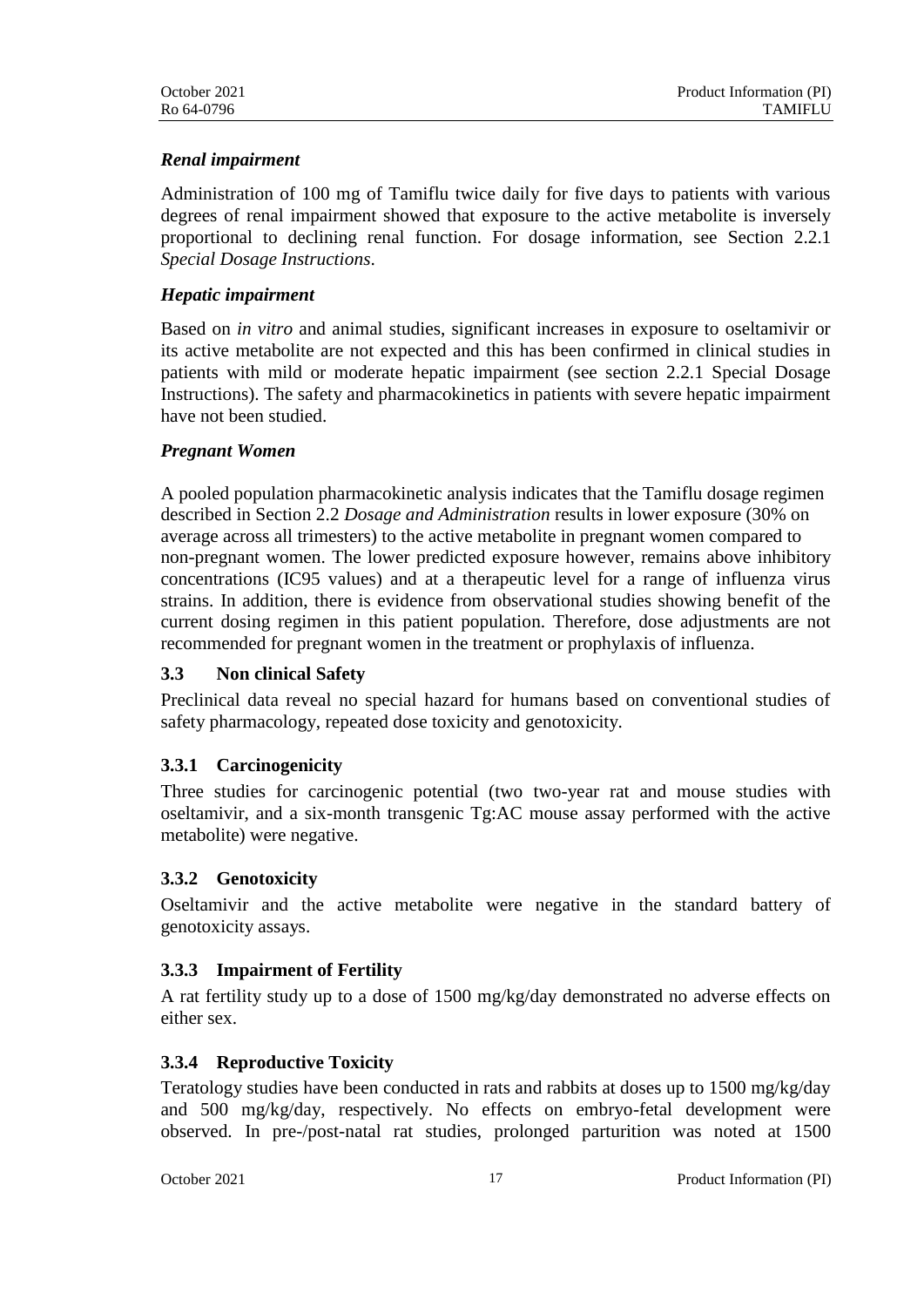mg/kg/day: the safety margin between human exposure and the highest no-effect dose (500 mg/kg/day) in rats is 480-fold for oseltamivir and 44-fold for the active metabolite, respectively. Fetal exposure in the rats and rabbits was approximately 15 to 20% of that of the mother.

# **3.3.5 Other**

In lactating rats, oseltamivir and the active metabolite are excreted in the milk. Limited data indicate that oseltamivir and the active metabolite are excreted in human milk. Extrapolation of the animal data provides estimates of 0.01 mg/day and 0.3 mg/day for the respective compounds.

A potential for skin sensitization to oseltamivir was observed in a "maximization" test in guinea pigs. Approximately 50% of the animals treated with the unformulated active ingredient showed erythema after challenging the induced animals. Reversible irritancy of the rabbits' eyes was detected.

Whereas very high oral single doses of oseltamivir phosphate had no effect in adult rats, such doses resulted in toxicity in juvenile 7-day-old rat pups, including death. These effects were seen at doses of 657 mg/kg and higher. At 500 mg/kg, no adverse effects were seen, including upon chronic treatment (500 mg/kg/day administered from 7 to 21 days post partum).

# **4. DESCRIPTION**

Tamiflu (oseltamivir phosphate), an influenza neuraminidase inhibitor (NAI), is available as Capsules containing 30 mg, 45 mg, or 75 mg of oseltamivir for oral use, in the form of oseltamivir phosphate.

In addition to the active ingredient, each capsule contains croscarmellose sodium, povidone K30, pregelatinized starch, sodium stearyl fumarate, talc, Ethanol anhydrous and purified water. The 30 mg capsule shell contains gelatin, red iron oxide, titanium dioxide, and yellow iron oxide. The 45 mg capsule shell contains black iron oxide, gelatin, and titanium dioxide. The 75 mg capsule shell contains black iron oxide, gelatin, red iron oxide, titanium dioxide, and yellow iron oxide. Each capsule is printed with blue ink, which includes FD&C Blue No. 2 as the colorant.

Oseltamivir phosphate is a white crystalline solid with the chemical name (3R,4R,5S)‐4‐acetylamino‐5‐amino‐3(1ethylpropoxy)‐1‐cyclohexene‐1‐carboxylic acid, ethyl ester, phosphate (1:1). The chemical formula is  $C_{16}H_{28}N_2O_4$  (free base). The molecular weight is 312.4 for oseltamivir free base and 410.4 for oseltamivir phosphate salt. The structural formula is as follows: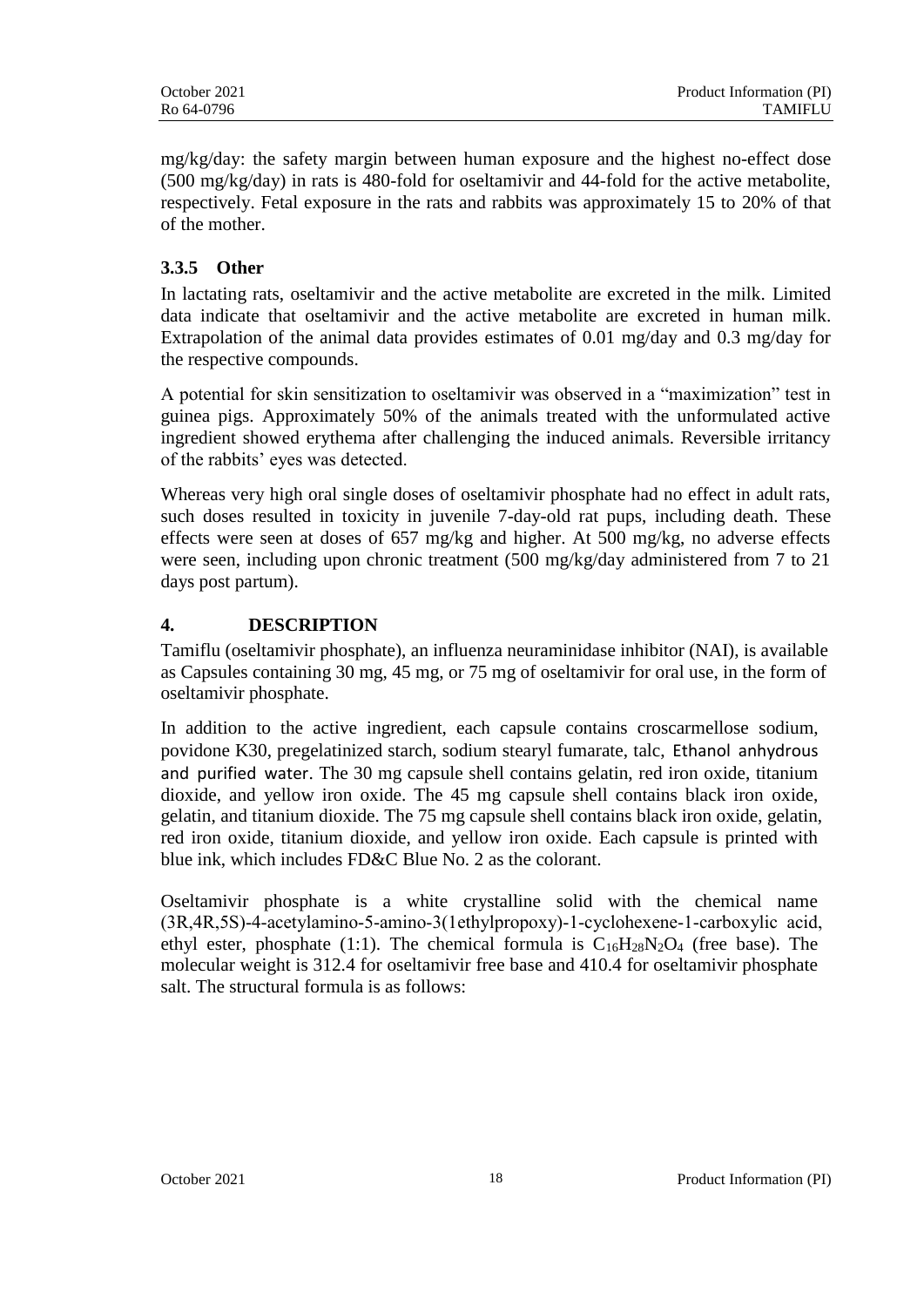

# **5. PHARMACEUTICAL PARTICULARS**

### **5.1 Storage**

Shelf Life: 60 months

Storage: Do not store above 25°C, store in the original package.

## **5.2 Special Instructions for Use, Handling and Disposal**

Commercially manufactured Tamiflu for oral suspension (6 mg/mL) is the preferred product for pediatric and adult patients who have difficulty swallowing capsules or where lower doses are needed. In the event that Tamiflu for oral suspension is not available (as in India), the pharmacist may compound a suspension (6 mg/mL) from Tamiflu capsules.

If the commercially manufactured Tamiflu oral suspension and the pharmacy compounded suspension are not available (as in India), Tamiflu suspension may be prepared from Tamiflu capsules at home (see *Emergency Home Preparation of an Oral Suspension from Tamiflu Capsules*).

For administering the pharmacy compounded suspension, syringes of appropriate volume and grading should be requested from the pharmacy. When the appropriate capsule strengths are not available for the dose needed, instructions for home preparation and syringes of appropriate volume and grading can be requested from the health care professional, such as a pharmacist).

## **Emergency Compounding of an Oral Suspension from Tamiflu Capsules (Final Concentration 6 mg/mL)**

### *Preparation of the pharmacy-compounded suspension (6 mg/mL)*

This procedure describes the preparation of a 6 mg/mL suspension that will provide one patient with enough medication for a 5–day course of treatment.

The pharmacist may compound a suspension (6 mg/mL) from Tamiflu 30 mg, 45 mg or 75 mg capsules using water containing 0.05% w/v sodium benzoate added as a preservative.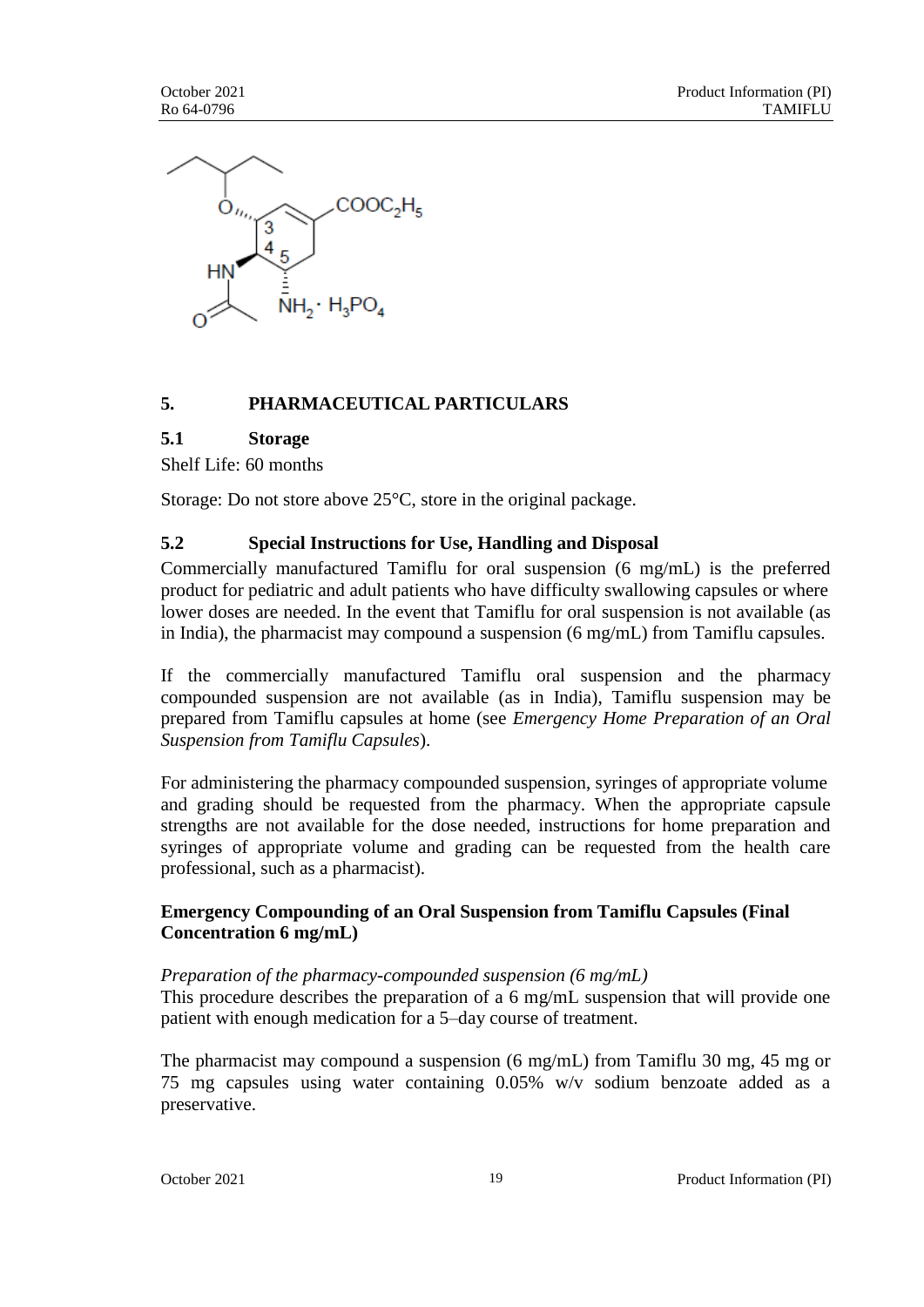**First**, calculate the Total Volume needed to be compounded and dispensed for each patient. The Total Volume required is determined by the weight of the patient according to the recommendation in the table below:

| <b>Body Weight (kg)</b> | <b>Total Volume to Compound</b><br>(mL) |
|-------------------------|-----------------------------------------|
| up to $5 \text{ kg}$    | $25 \text{ mL}$                         |
| $>5$ to 6 kg            | $30 \text{ mL}$                         |
| $>6$ to 15 kg           | $50$ mL                                 |
| $> 15$ to 23 kg         | $75 \text{ mL}$                         |
| $>$ 23 to 40 kg         | $100$ mL                                |
| $>40$ kg                | $125$ mL                                |

# **Volume of Pharmacy Compounded Suspension (6 mg/mL) required for a 5-day course Based Upon the Patient's Weight**

**Second**, determine the number of capsules and the amount of vehicle (water containing 0.05% w/v sodium benzoate added as a preservative) that is needed to prepare the Total

Volume (calculated from the table above: 25mL, 30 mL, 50 mL, 75 mL, 100 mL, or 125 mL) of pharmacy compounded suspension (6 mg/mL) as shown in the table below:

| Number of Capsules and Amount of Vehicle Needed to Prepare the Total Volume of |  |
|--------------------------------------------------------------------------------|--|
| a Pharmacy Compounded Suspension (6 mg/mL)                                     |  |

| <b>Total Volume</b><br>of Compounded | <b>Required Number of Tamiflu Capsules</b><br>(mg of oseltamivir) |                                  |                    | <b>Required</b>             |
|--------------------------------------|-------------------------------------------------------------------|----------------------------------|--------------------|-----------------------------|
| <b>Suspension</b><br>to be Prepared  | $75 \text{ mg}$                                                   | $45 \text{ mg}$                  | $30 \text{ mg}$    | <b>Volume</b><br>of Vehicle |
| $25 \text{ mL}$                      | 2 capsules                                                        | Please use                       | 5 capsules         | $24.5$ mL                   |
|                                      | $(150 \text{ mg})$                                                | alternative<br>capsule strength* | $(150 \text{ mg})$ |                             |
| $30 \text{ mL}$                      | Please use                                                        | 4 capsules                       | 6 capsules         | $29.5$ mL                   |
|                                      | alternative<br>capsule strength*                                  | $(180 \text{ mg})$               | $(180 \text{ mg})$ |                             |
| $50$ mL                              | 4 capsules                                                        | Please use                       | 10 capsules        | 49.5 mL                     |
|                                      | $(300 \text{ mg})$                                                | alternative<br>capsule strength* | $(300 \text{ mg})$ |                             |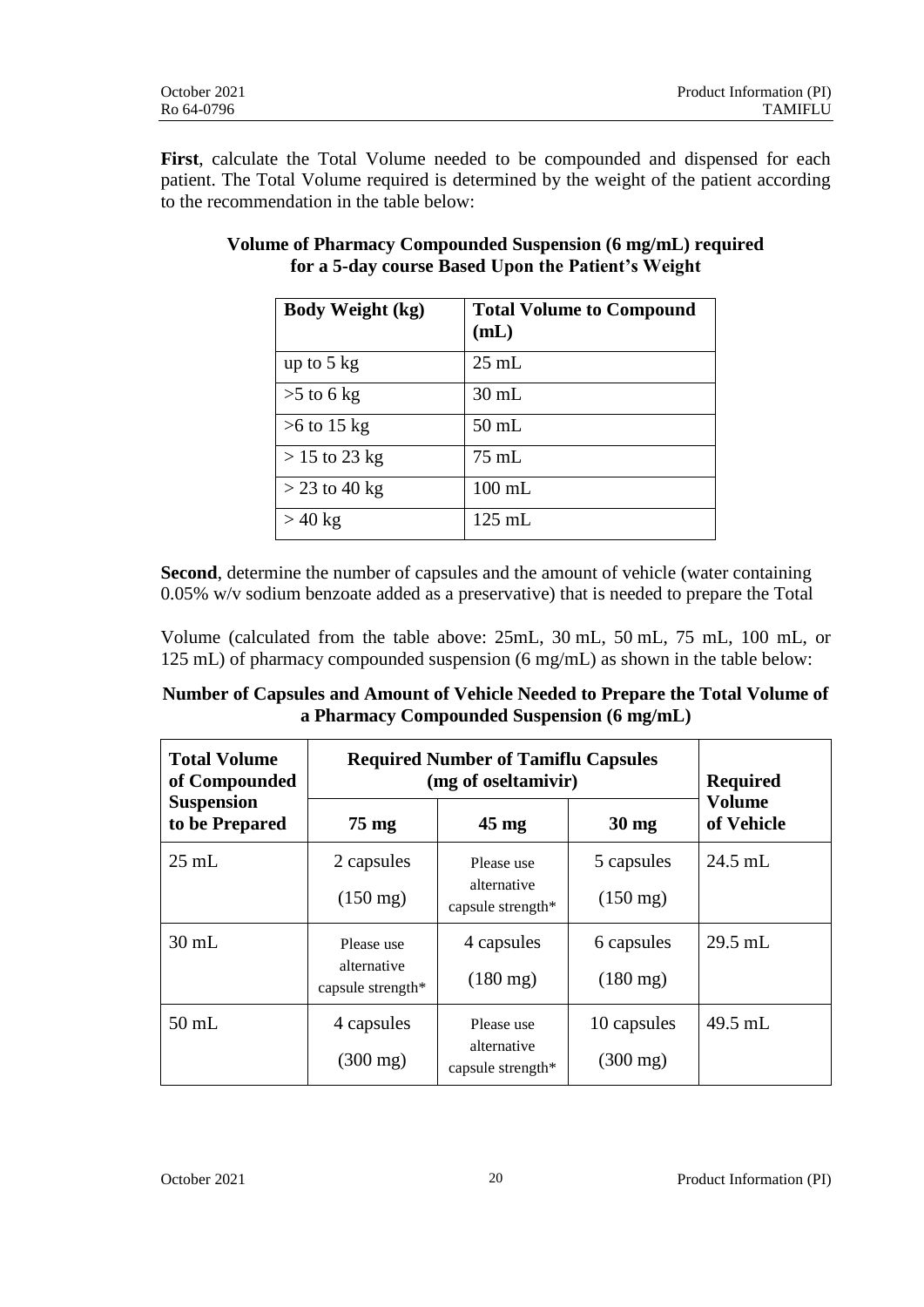| <b>Total Volume</b><br>of Compounded | <b>Required Number of Tamiflu Capsules</b><br>(mg of oseltamivir) |                                                |                                                | <b>Required</b>             |
|--------------------------------------|-------------------------------------------------------------------|------------------------------------------------|------------------------------------------------|-----------------------------|
| <b>Suspension</b><br>to be Prepared  | 75 mg                                                             | $45 \text{ mg}$                                | 30 mg                                          | <b>Volume</b><br>of Vehicle |
| $60$ mL                              | Please use<br>alternative<br>capsule strength*                    | 8 capsules<br>$(360 \text{ mg})$               | 12 capsules<br>$(360 \text{ mg})$              | 59 mL                       |
| $75$ mL                              | 6 capsules<br>$(450 \text{ mg})$                                  | 10 capsules<br>$(450 \text{ mg})$              | 15 capsules<br>$(450 \text{ mg})$              | 74 mL                       |
| $90$ mL                              | Please use<br>alternative<br>capsule strength*                    | 12 capsules<br>$(540 \text{ mg})$              | 18 capsules<br>$(540 \text{ mg})$              | 89 mL                       |
| $100$ mL                             | 8 capsules<br>$(600 \text{ mg})$                                  | Please use<br>alternative<br>capsule strength* | 20 capsules<br>$(600 \text{ mg})$              | 98.5 mL                     |
| $120$ mL                             | Please use<br>alternative<br>capsule strength*                    | 16 capsules<br>$(720 \text{ mg})$              | Please use<br>alternative<br>capsule strength* | 118.5 mL                    |
| 125 mL                               | 10 capsules<br>$(750 \text{ mg})$                                 | Please use<br>alternative<br>capsule strength* | Please use<br>alternative<br>capsule strength* | 123.5 mL                    |

\* No integral number of capsules can be used to achieve the target concentration; therefore, please use an alternate capsule strength.

**Third**, follow the procedure below for compounding the suspension (6 mg/mL) from Tamiflu capsules:

- 1. Transfer the contents of the stated amount of Tamiflu capsules into the bottle and add the stated amount of sodium benzoate solution (Table above).
- 2. Close the bottle with the cap and shake for two minutes.
- 3. Put an ancillary label on the bottle indicating "Shake Gently Before Use".
- 4. Instruct the parent or caregiver to discard any remaining solution after the patient has completed the full course of therapy.
- 5. Place an appropriate expiration date label according to storage condition (see below).

### *Storage of the pharmacy-compounded suspension (6 mg/mL)*

Room temperature storage conditions: Stable for 3 weeks (21 days) when stored at room temperature "do not store above 25°C".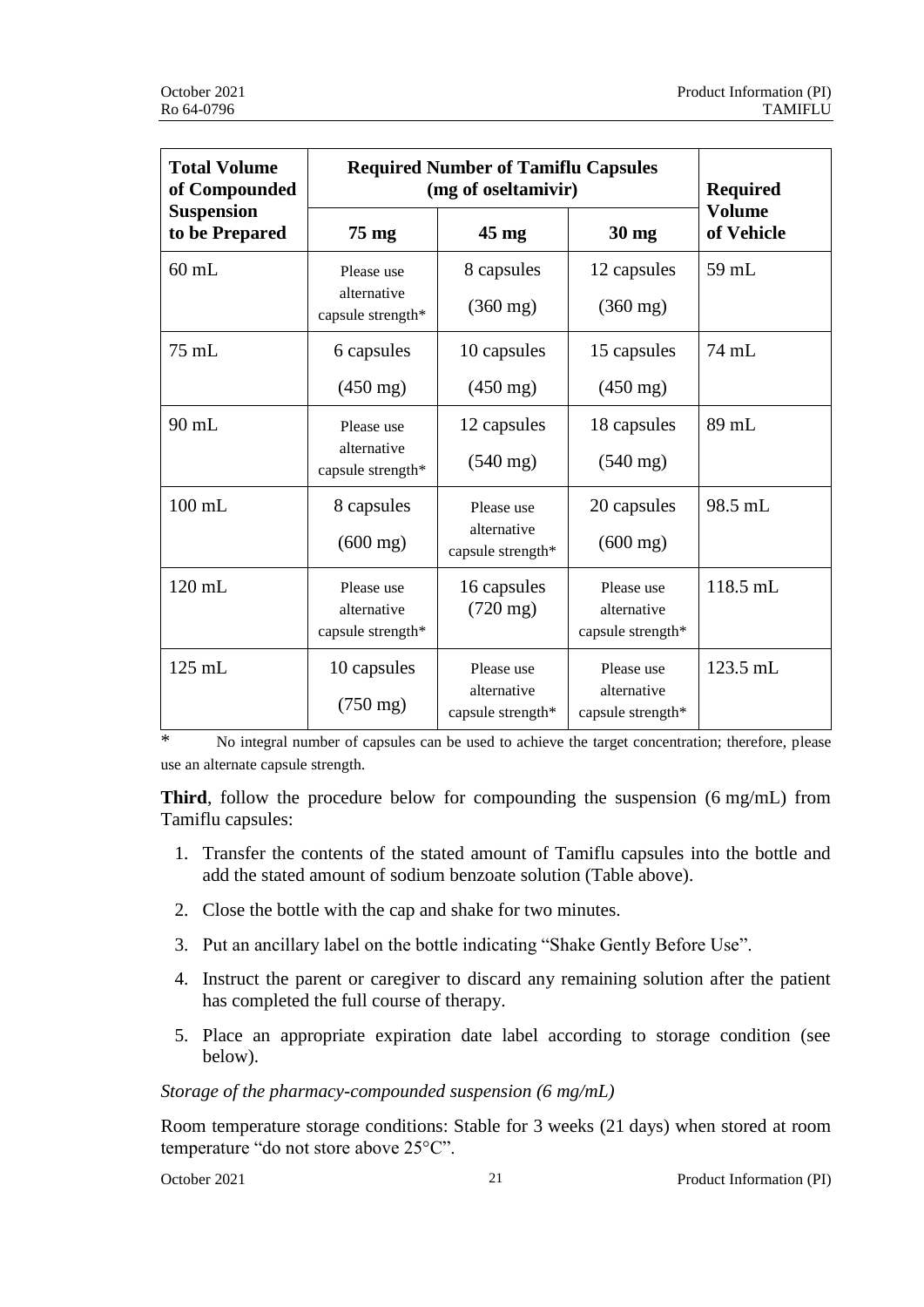Refrigerated storage conditions: Stable for 6 weeks when stored at 2°C–8°C.

Place a pharmacy label on the bottle that includes the patient's name, dosing instructions, use by date, drug name and any other required information to be in compliance with local pharmacy regulations.

*Dosing of the pharmacy-compounded suspension (6 mg/mL)*

Refer to Section 2.2 *Dosage and Administration* for the dosing instructions.

The appropriate dose must be mixed by the caregiver with an equal quantity of sweet liquid food, such as sugar water, chocolate syrup, cherry syrup, dessert toppings (like caramel or fudge sauce) to mask the bitter taste.

Dispense the suspension with a graduated oral syringe for measuring small amounts of suspension.

### **Emergency Home Preparation of an Oral Suspension from Tamiflu Capsules:**

If the commercially manufactured Tamiflu oral suspension (6 mg/mL) is not available and the pharmacy compounded suspension is also not available, Tamiflu suspension may be prepared at home if directed by the healthcare provider.

When appropriate capsule strengths are available for the dose needed (75 mg, 45 mg and 30 mg), the dose is given by opening the capsule and mixing its contents with no more than one teaspoon of a suitable sweetened food product (e.g. chocolate syrup, cherry syrup, sugar water, dessert toppings). The mixture should be stirred and given entirely to the patient.

The mixture must be swallowed immediately after its preparation.

When only 75 mg capsules are available, and doses of 30 mg or 45 mg are needed, and or for younger children and infants who may need a Tamiflu dose <30mg, the home preparation of the Tamiflu suspension involves additional steps. Instructions for home preparation and syringes of appropriate volume and grading can be requested from the health care provider, such as the pharmacist.

### **Instructions for use:**

## **How do I mix the contents of Tamiflu capsules with sweetened liquids, if directed by my healthcare provider or pharmacist?**

#### **You will need:**

- the prescribed dose of Tamiflu capsules
- a small bowl
- sweetened liquid, such as chocolate syrup (regular or sugar-free), corn syrup, caramel topping, or light brown sugar (dissolved in water)

Step 1. Open the contents of the prescribed dose of Tamiflu capsules into a small bowl.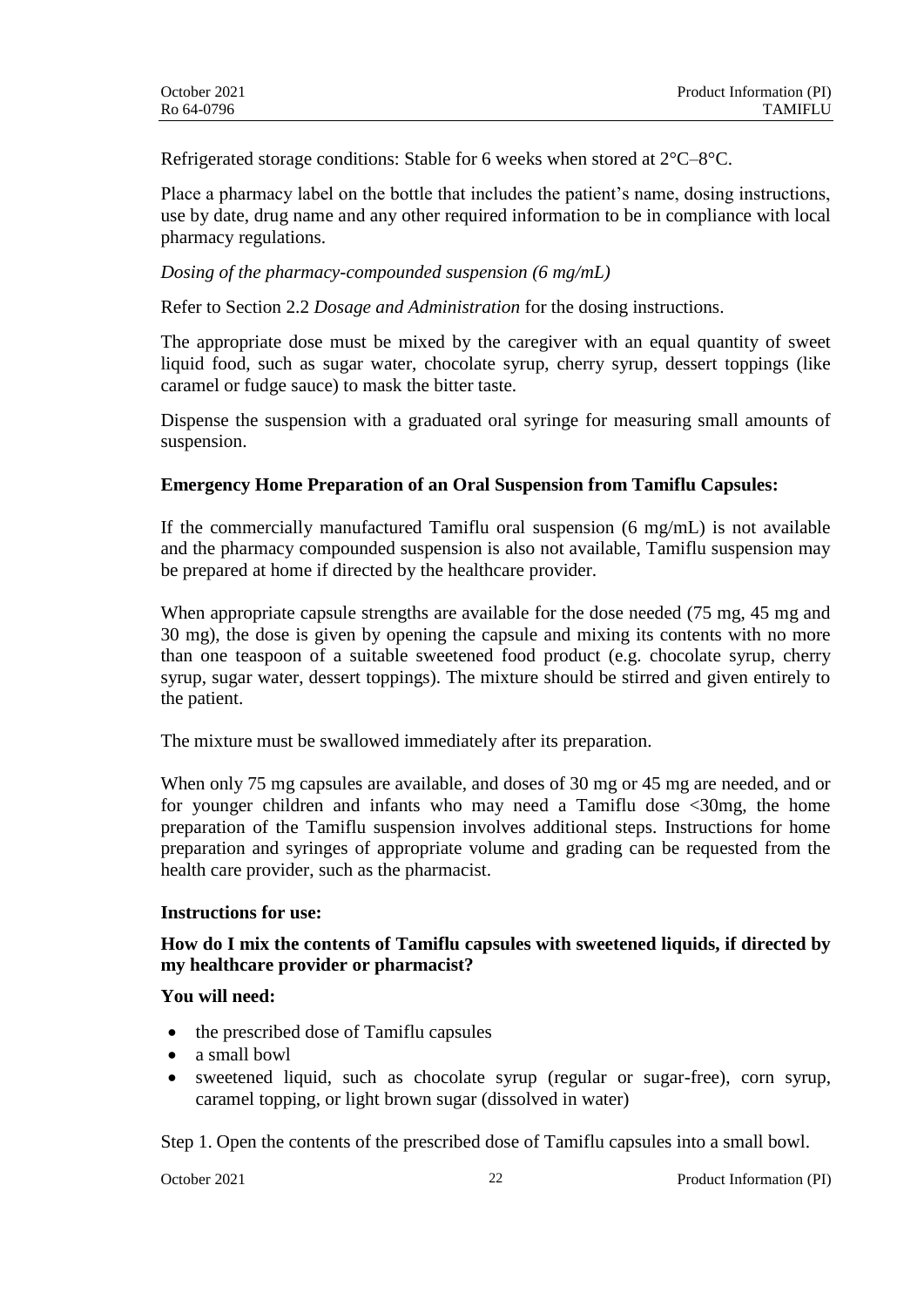Step 2. Add a small amount of the sweetened liquid to the capsule contents.

Step 3. Stir the mixture and give the entire dose of Tamiflu.

#### *Incompatibilities*

Not applicable.

## *Disposal of unused/expired medicines*

The release of pharmaceuticals in the environment should be minimized. Medicines should not be disposed of via wastewater and disposal through household waste should be avoided.

Any unused medicinal product or waste materials should be disposed of in accordance with local requirements.

This medicine should not be used after the expiry date (Expiry Date) shown on the pack.

Keep out of reach of children

### **5.3 Packs**

The currently marketed strength of Tamiflu in India is 75mg capsules only.

Capsules 75 mg 10

### **6. PATIENT COUNSELLING INFORMATION**

### Serious Skin/Hypersensitivity Reactions

Advise patients and/or caregivers of the risk of severe allergic reactions (including anaphylaxis) or serious skin reactions. Instruct patients and/or caregiver to stop Tamiflu and seek immediate medical attention if an allergic‐like reaction occurs or is suspected [see Warnings and Precautions].

#### Neuropsychiatric Events

Advise patients and/or caregivers of the risk of neuropsychiatric events in Tamiflutreated patients with influenza and instruct patients to contact their physician if they experience signs of abnormal behavior while receiving Tamiflu [see Warnings and Precautions].

#### Important Dosing Information

Instruct patients to begin treatment with Tamiflu as soon as possible from the first appearance of flu symptoms, within 48 hours of onset of symptoms. Similarly, instruct patients to start taking Tamiflu for prevention as soon as possible after exposure [*see Dosage and Administration]*. Instruct patients to take any missed doses as soon as they